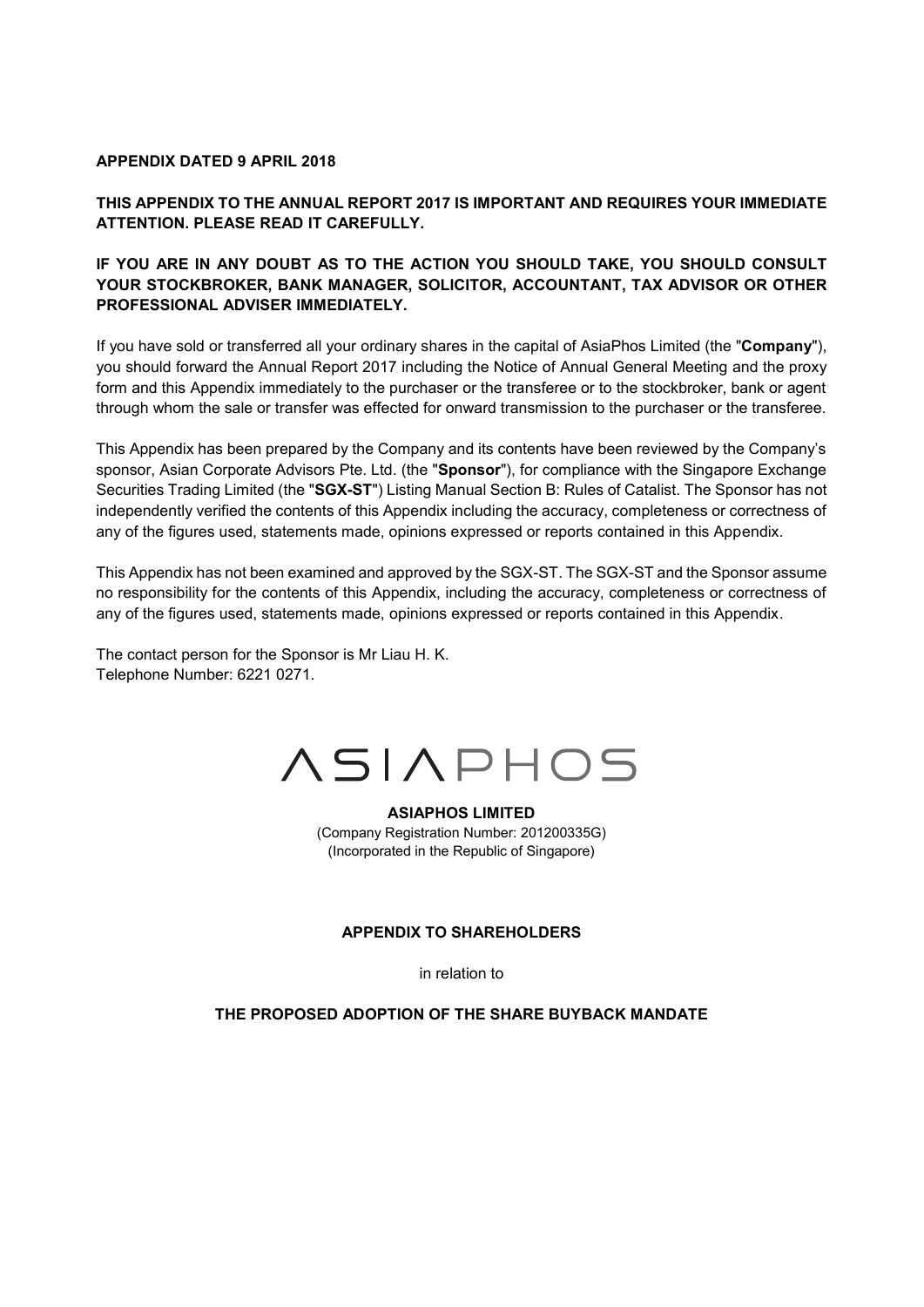## **DEFINITIONS**

Except where the context otherwise requires, the following definitions shall apply throughout this Appendix:

| "ACRA"                        |   | Accounting and Corporate Regulatory Authority                                                          |  |
|-------------------------------|---|--------------------------------------------------------------------------------------------------------|--|
| "AGM"                         |   | The annual general meeting of the Company to be held on 26<br>April 2018                               |  |
| "Average Closing Price"       | ÷ | Has the meaning ascribed to it in Paragraph 2.3.4(1) of this<br>Appendix                               |  |
| "Catalist"                    |   | The sponsor-supervised listing platform of the SGX-ST                                                  |  |
| "Catalist Rules"              | ÷ | The SGX-ST Listing Manual Section B: Rules of Catalist, as<br>amended or modified from time to time    |  |
| "CDP"                         |   | The Central Depository (Pte) Limited                                                                   |  |
| "Companies Act"               | ÷ | The Companies Act (Chapter 50) of Singapore, as amended,<br>modified or supplemented from time to time |  |
| "Company"                     |   | AsiaPhos Limited                                                                                       |  |
| "Concert Party Group"         |   | Has the meaning ascribed to it in Paragraph 2.9 of this<br>Appendix                                    |  |
| "Constitution"                |   | The constitution of the Company, as may be amended or<br>modified from time to time                    |  |
| "date of making of the offer" |   | Has the meaning ascribed to it in Paragraph 2.3.4(2) of this<br>Appendix                               |  |
| "Directors"                   | ÷ | The directors of the Company for the time being (collectively,<br>the "Board" or "Board of Directors") |  |
| "EPS"                         |   | Earnings per Share                                                                                     |  |
| "FY2017"                      |   | Financial year ended 31 December 2017                                                                  |  |
| "Group"                       |   | The Company and its subsidiaries                                                                       |  |
| "Latest Practicable Date "    | ÷ | 26 April 2018, being the latest practicable date prior to the<br>printing of this Appendix             |  |
| "Market Day"                  |   | A day on which the SGX-ST is open for trading in securities                                            |  |
| "Market Purchases"            |   | Has the meaning ascribed to it in Paragraph 2.3.3(a) of this<br>Appendix                               |  |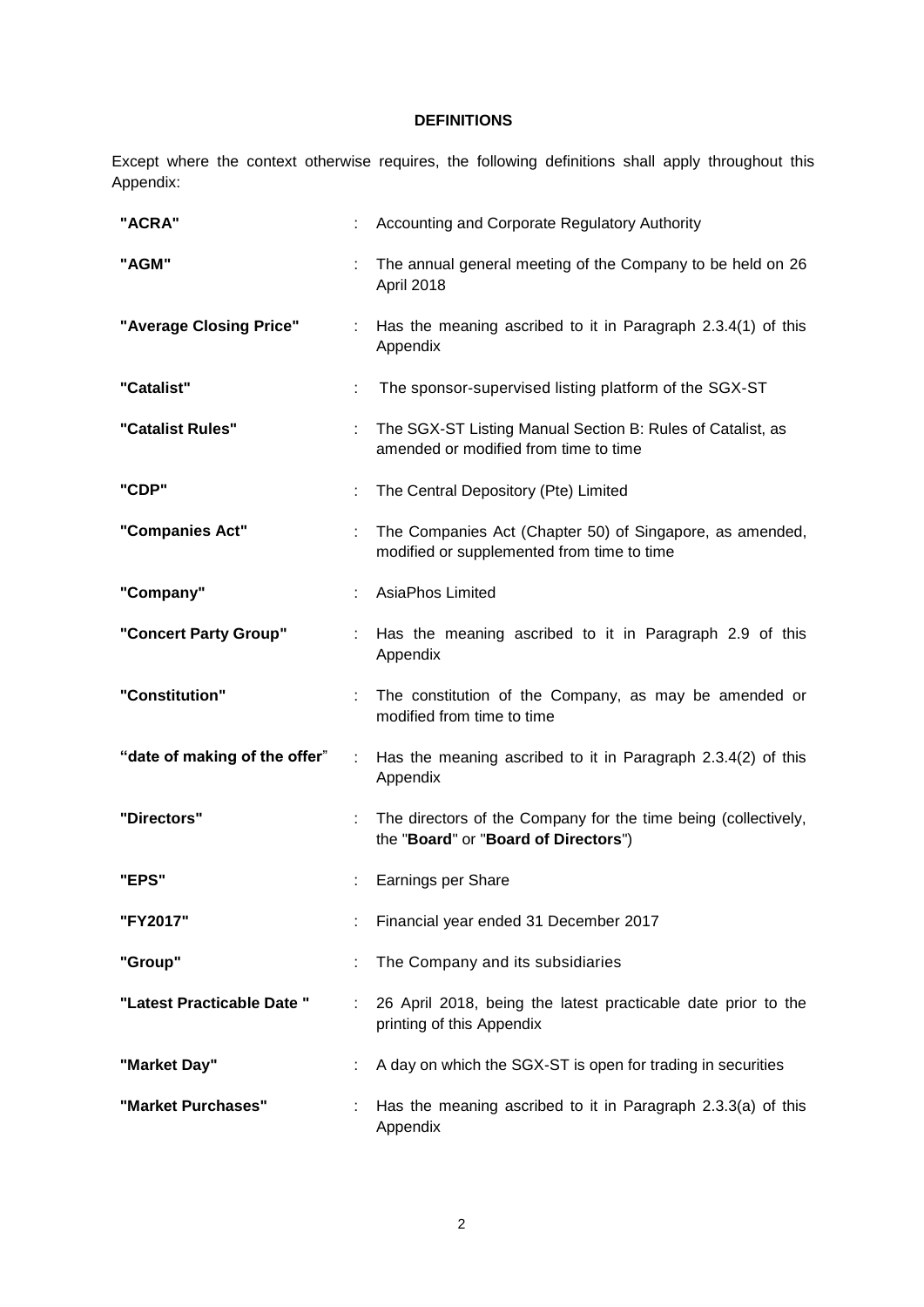| "Maximum Price"         |    | Has the meaning ascribed to it in Paragraph 2.3.4 of this<br>Appendix                                                                                                                                                                                                                                                                |
|-------------------------|----|--------------------------------------------------------------------------------------------------------------------------------------------------------------------------------------------------------------------------------------------------------------------------------------------------------------------------------------|
| "NTA"                   |    | Net tangible assets                                                                                                                                                                                                                                                                                                                  |
| "Off-Market Purchases"  |    | Has the meaning ascribed to it in Paragraph 2.3.3(b) of this<br>Appendix                                                                                                                                                                                                                                                             |
| "OHE Group"             |    | Has the meaning ascribed to it in Paragraph 2.9(a) of this<br>Appendix                                                                                                                                                                                                                                                               |
| "OKE Group"             |    | Has the meaning ascribed to it in Paragraph 2.9(b) of this<br>Appendix                                                                                                                                                                                                                                                               |
| "Relevant Period"       |    | The period commencing from the date on which the resolution<br>relating to the proposed adoption of the Share Buyback<br>Mandate is passed and expiring on the date the next AGM is<br>held or is required by law to be held, whichever is the earlier                                                                               |
| "Required Price"        |    | In relation to the offer required to be made pursuant to:                                                                                                                                                                                                                                                                            |
|                         |    | (a) the Share Buyback Mandate, refers to the price which<br>shall be determined in accordance with Note 4 of<br>Appendix 2 to the Take-over Code; and                                                                                                                                                                                |
|                         |    | (b) Rule 14.1 of the Take-over Code, refers to the price<br>which shall be determined in accordance with Rule 14.3<br>of the Take-over Code.                                                                                                                                                                                         |
| "Register of Members"   | ÷. | The Register of Members of the Company                                                                                                                                                                                                                                                                                               |
| "Securities Accounts"   |    | Securities accounts maintained by a Depositor with CDP, but<br>not including securities sub-accounts maintained with a<br>Depository Agent                                                                                                                                                                                           |
| "SFA"                   |    | Securities and Futures Act (Chapter 289) of Singapore, as<br>amended, modified or supplemented from time to time                                                                                                                                                                                                                     |
| "SGX-ST"                |    | Singapore Exchange Securities Trading Limited                                                                                                                                                                                                                                                                                        |
| "Share Buyback Mandate" |    | The general and unconditional mandate given by the<br>Shareholders to authorise the Directors to purchase or<br>otherwise acquire, on behalf of the Company, Shares in<br>accordance with the terms set out in this Appendix as well as<br>the rules and regulations set forth in the Companies Act and the<br><b>Catalist Rules</b> |
| "Shareholders"          |    | The registered holder(s) of the Shares                                                                                                                                                                                                                                                                                               |
| "Shares"                |    | Ordinary shares in the capital of the Company                                                                                                                                                                                                                                                                                        |
| "SIC"                   |    | The Securities Industry Council of Singapore                                                                                                                                                                                                                                                                                         |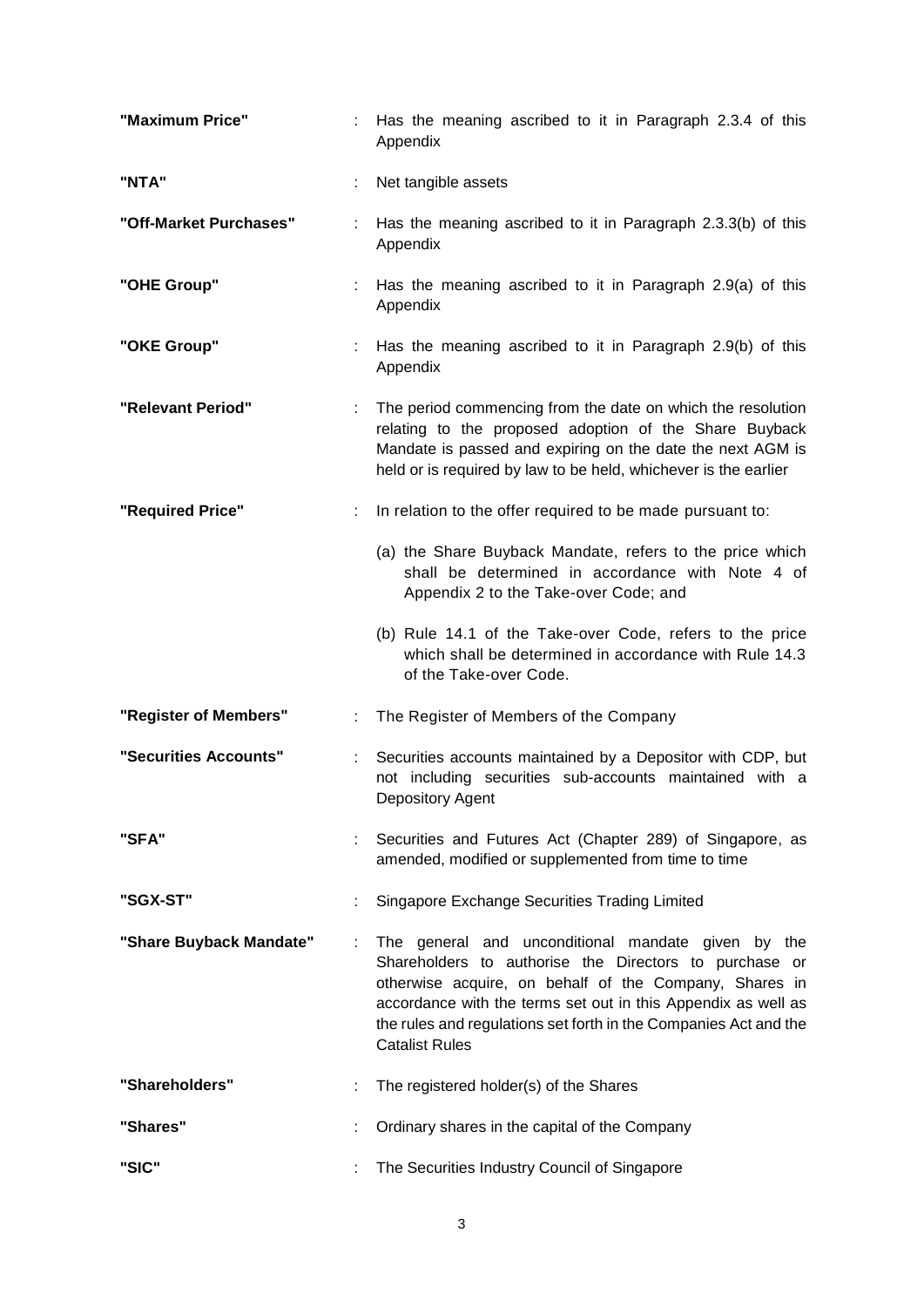| "Sponsor"                 | Asian Corporate Advisors Pte. Ltd.                                                                                                                                                                                            |  |  |
|---------------------------|-------------------------------------------------------------------------------------------------------------------------------------------------------------------------------------------------------------------------------|--|--|
| "Substantial Shareholder" | : A person who has an interest in not less than 5.0% of the total<br>votes attached to all voting shares in the Company                                                                                                       |  |  |
| "Take-over Code"          | The Singapore Code on take-overs and mergers, as amended,<br>modified or supplemented from time to time                                                                                                                       |  |  |
| "Treasury Shares"         | Issued Shares which were (or are treated as having been)<br>purchased by the Company in circumstances in which Section<br>76H of the Companies Act applies, and have been held by the<br>Company continuously since purchased |  |  |
| "%"                       | : Percentage or per centum                                                                                                                                                                                                    |  |  |
| "S\$"                     | Singapore dollars, the lawful currency of the Republic of<br>Singapore                                                                                                                                                        |  |  |

The terms "**Depositor**", "**Depository Agent**" and "**Depository Register**" shall have the meanings ascribed to them respectively in Section 81SF of the SFA.

The expressions "**associate**", "**associated company**", "**subsidiary**", "**controlling shareholder**" and "**substantial shareholder**" shall have the meaning ascribed to them respectively in the Companies Act and the Catalist Rules.

Words importing the singular shall, where applicable, include the plural and vice versa. Words importing the masculine gender shall, where applicable, include the feminine and neuter genders and vice versa. References to persons, where applicable, shall include corporations.

Any reference in this Appendix to any enactment is a reference to that enactment as for the time being amended or re-enacted. Any term defined under the Companies Act, SFA or Catalist Rules or any statutory or regulatory modification thereof and used in this Appendix shall, where applicable, have the meaning assigned to it under the Companies Act, SFA or Catalist Rules or such statutory or regulatory modification thereof, as the case may be, unless otherwise provided.

The headings in this Appendix are inserted for convenience only and shall be ignored in construing this Appendix.

Any reference to a date and/or time of day in this Appendix shall be a reference to Singapore time unless otherwise stated.

All discrepancies in the figures included herein between the listed amounts and totals thereof are due to rounding. Accordingly, figures shown as totals in this Appendix may not be an arithmetic aggregation of the figures that precede them.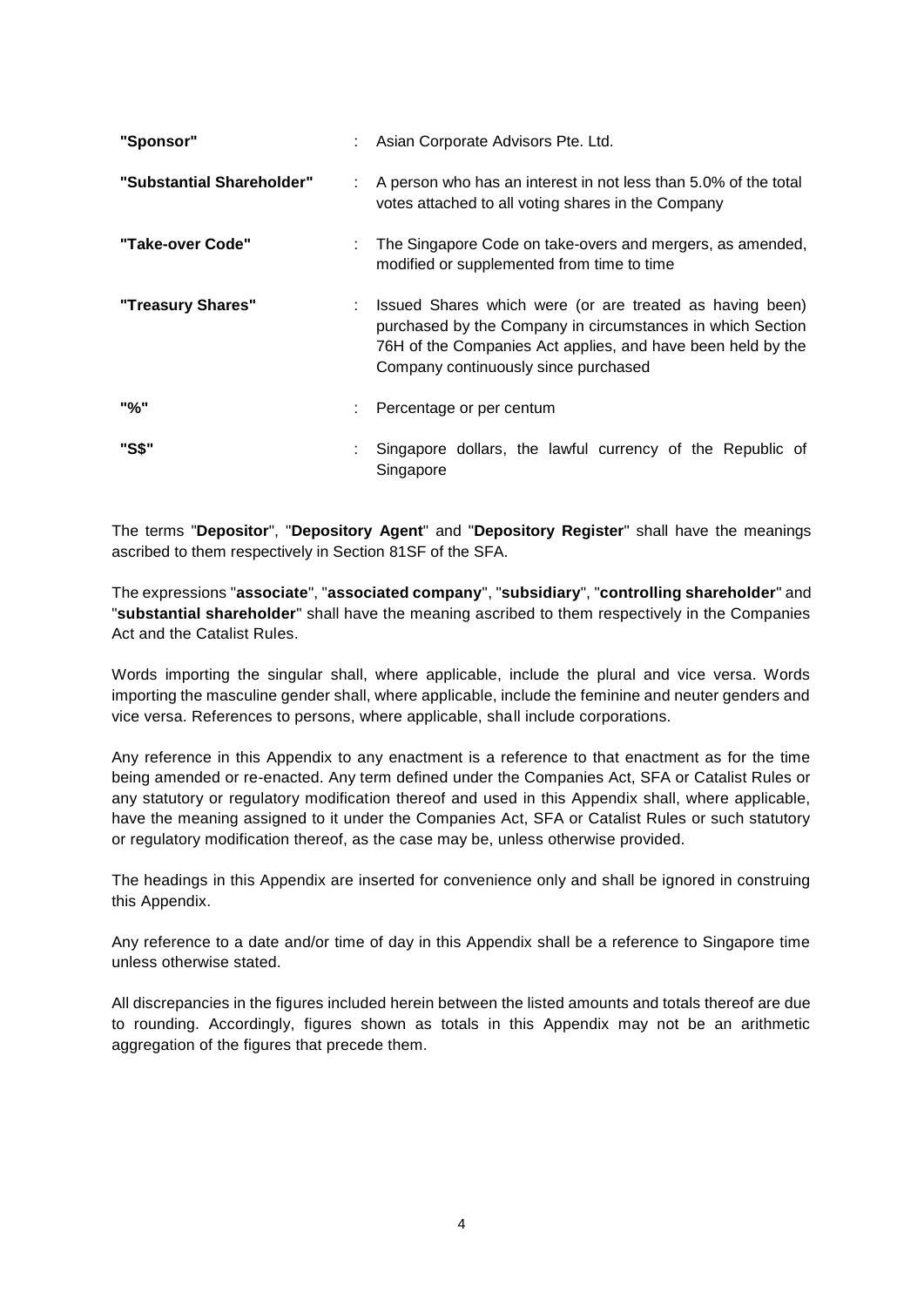## **ASIAPHOS LIMITED**

(Company Registration Number: 201200335G) (Incorporated in the Republic of Singapore)

#### **Board of Directors Registered Office**

Hong Pian Tee (*Non-Executive Chairman and Independent Director*) Dr. Ong Hian Eng (*Chief Executive Officer and Executive Director*) Ong Eng Hock Simon (*Executive Director*) Ong Eng Siew Raymond (*Non-Executive and Non-Independent Director*) Ong Bee Pheng (*Non-Executive Director and Non-Independent Director*) Francis Lee Fook Wah (*Independent Director*) Goh Yeow Tin (*Independent Director*)

50 Raffles Place #32-01 Singapore Land Tower Singapore 048623

9 April 2018

To: The Shareholders of AsiaPhos Limited

Dear Sir/Madam

## **1. INTRODUCTION**

- 1.1. The Directors propose to table for Shareholders' consideration and approval at the AGM to be held on 26 April 2018, the proposed adoption of the Share Buyback Mandate.
- 1.2. The purpose of this Appendix is to provide Shareholders with information relating to the proposed adoption of the Share Buyback Mandate, and to seek Shareholders' approval for the resolution in respect thereof to be tabled at the AGM as set out in the Notice of AGM.

## **2. THE PROPOSED ADOPTION OF THE SHARE BUYBACK MANDATE**

## 2.1. **Background**

Any purchase or acquisition of Shares by the Company would have to be made in accordance with, and in the manner prescribed by the Companies Act, the Catalist Rules and such other laws and regulations as may for the time being be applicable.

It is a requirement of the Companies Act that before a company purchases or acquires its own shares, its constitution must expressly permit the company to purchase or otherwise acquire the shares issued by it. Article 11(B) of the Constitution expressly permits the Company to purchase or otherwise acquire its issued Shares subject to and in accordance with the Companies Act and the Catalist Rules, on such terms and subject to such conditions as the Company may at a general meeting prescribe. The Company is also required to obtain approval of its Shareholders at a general meeting if it wishes to purchase or acquire its own Shares. Accordingly, approval is being sought from Shareholders at the AGM for the proposed adoption of the Share Buyback Mandate.

If approved by Shareholders at the AGM, the authority conferred by the Share Buyback Mandate will continue in force until the next annual general meeting of the Company (whereupon it will lapse, unless renewed at such meeting), or the date on which the authority conferred by the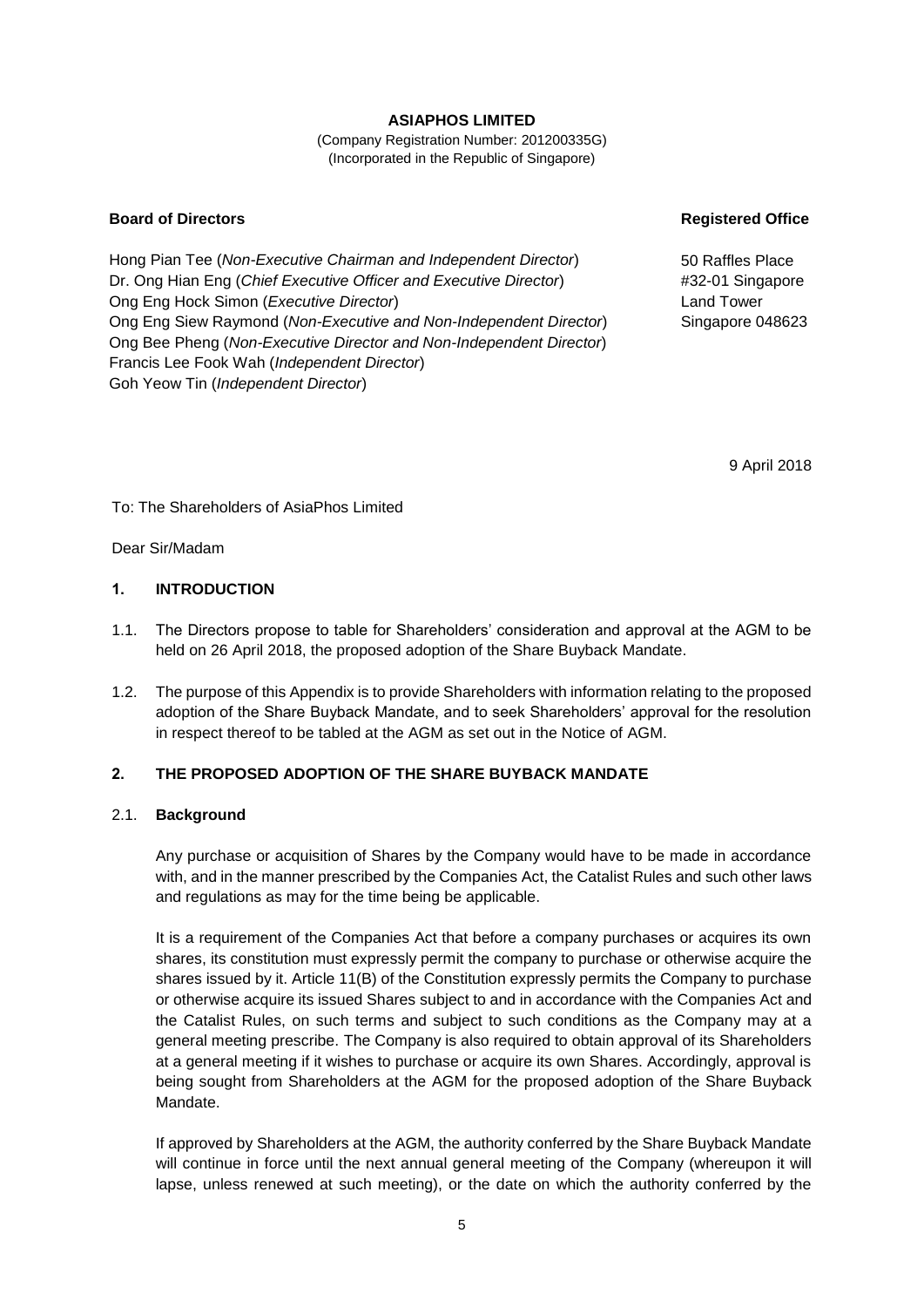Share Buyback Mandate is revoked or varied by the Company at general meeting (if so varied or revoked prior to the next annual general meeting), or the date on which purchases and acquisitions of Shares pursuant to the Share Buyback Mandate are carried out to the full extent mandated (if so varied or revoked prior to the next annual general meeting), whichever is the earliest.

## 2.2. **Rationale**

The rationale for the Company to undertake the purchase or acquisition of its Shares is as follows:

- (a) in line with international practice, the Share Buyback Mandate will provide the Company with greater flexibility in managing its capital and maximising returns to Shareholders. To the extent that the Company has capital and surplus funds which are in excess of its working capital needs, taking into account its growth and expansion plans, the Share Buyback Mandate will facilitate the return of excess cash and surplus funds to Shareholders in an expedient, effective and cost-efficient manner;
- (b) in managing the business of the Group, the management will strive to increase Shareholders' value by improving, *inter alia*, the return on equity of the Group. In addition to growth and expansion of the business, share buybacks may be considered as one of the ways through which the return on equity of the Group may be enhanced;
- (c) share buybacks may help mitigate short-term market volatility, offset the effects of shortterm speculation and bolster Shareholder confidence. The lack of liquidity most times makes it difficult for Shareholders to realise their gains. The Company now offers Shareholders an exit path;
- (d) the Company is able to protect Shareholders' investments in the Company in a depressed share price situation through judicious purchases or acquisitions of Shares to enhance the EPS. Shares purchased or acquired by the Company may also enhance the net asset value per Share of the Group if the share buybacks are made at a price below the net asset value per Share of the Group; and
- (e) the Share Buyback Mandate will provide the Company with the flexibility to undertake share buybacks at any time, subject to market conditions, during the period when the Share Buyback Mandate is in force.

The purchase or acquisition of Shares will only be undertaken if the Directors believe it can benefit the Company and its Shareholders. No purchase or acquisition of Shares will be made in circumstances which would have or may have a material adverse effect on the liquidity and capital adequacy position of the Group as a whole and/or affect the listing status of the Company on Catalist. Shareholders should note that purchases or acquisitions of Shares pursuant to the Share Buyback Mandate may not be carried out to the full limit as authorised.

## 2.3. **Authority and Limits of the Share Buyback Mandate**

## 2.3.1 Maximum Number of Shares

The total number of Shares which may be purchased or acquired by the Company is limited to the number of Shares representing not more than 10.0% of the issued Shares as at the date of the AGM at which the Share Buyback Mandate is approved, unless the Company has, at any time during the Relevant Period, effected a reduction of its share capital by a special resolution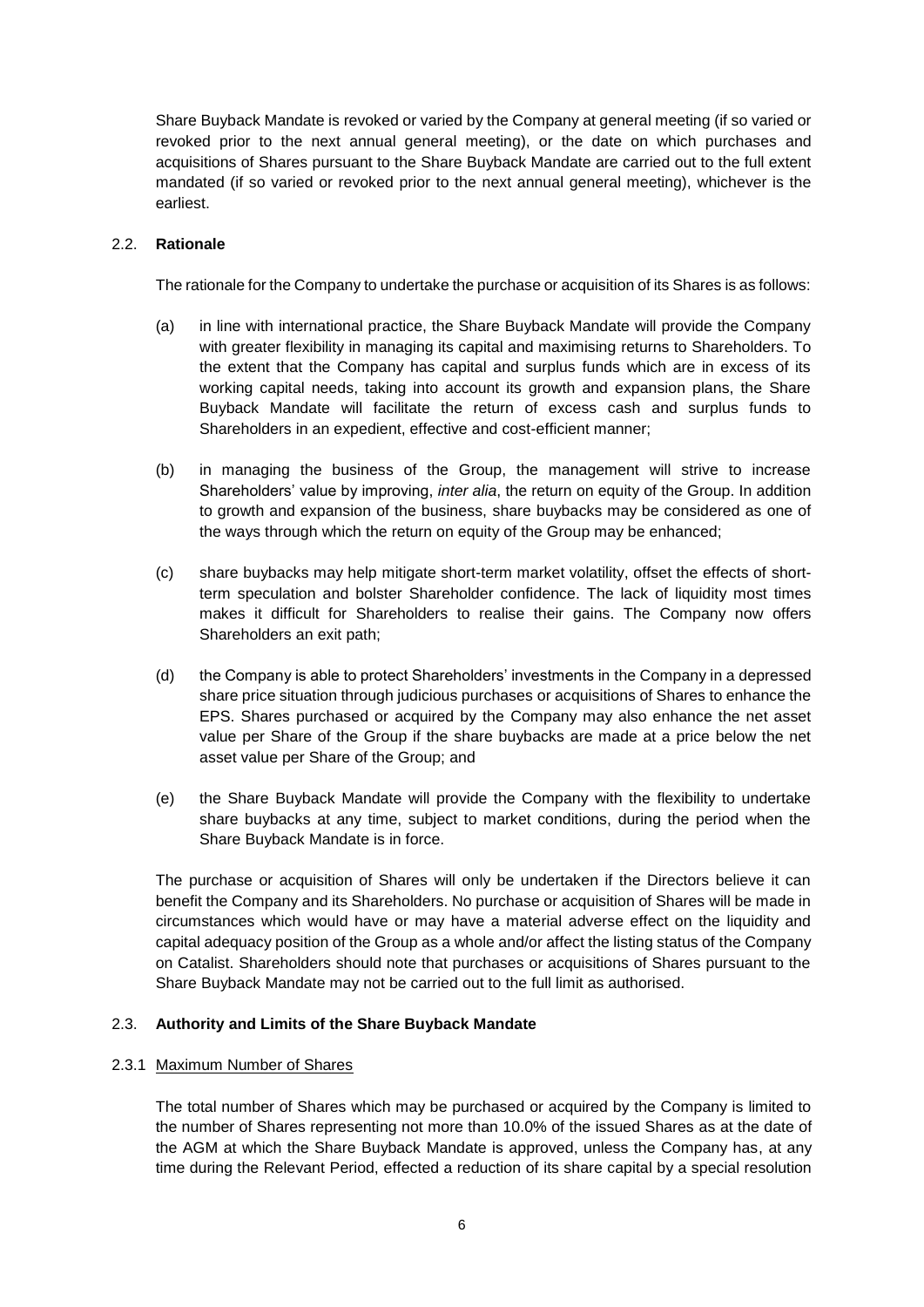in accordance with the applicable provisions of the Companies Act, in which event the total number of Shares shall be taken to be the total number of Shares as altered by the capital reduction. Any Shares which are held as Treasury Shares and subsidiary holdings will be disregarded for purposes of computing the 10.0% limit.

**For illustrative purposes only**, on the basis of 1,031,524,685 Shares in issue as at the Latest Practicable Date and assuming that no further Shares are issued on or prior to the AGM, the purchase or acquisition by the Company of up to the maximum limit of 10.0% of its issued Shares will result in the purchase or acquisition of 103,152,468 Shares.

However, purchases or acquisitions of Shares pursuant to the Share Buyback Mandate need not be carried out to the full extent mandated, and in any case, would not be carried out to such an extent that would affect the listing status of the Company on the SGX-ST. The public float in the issued Shares as at the Latest Practicable Date is disclosed in Paragraph 2.13.

## 2.3.2 Duration of Authority

Purchases or acquisitions of Shares may be made, at any time and from time to time, on and from the date of the AGM, at which the adoption of the Share Buyback Mandate is approved, up to:

- (a) the date on which the next annual general meeting of the Company is held or required by law to be held (whereupon it will lapse, unless renewed at such meeting);
- (b) the date on which the authority conferred by the Share Buyback Mandate is revoked or varied by the Company at general meeting (if so varied or revoked prior to the next annual general meeting); or
- (c) the date on which purchases and acquisitions of Shares pursuant to the Share Buyback Mandate are carried out to the full extent mandated,

whichever is the earliest.

The authority conferred on the Directors by the Share Buyback Mandate to purchase or acquire Shares may be renewed by Shareholders in a general meeting of the Company, such as at the next annual general meeting or at an extraordinary general meeting to be convened immediately after the conclusion or adjournment of the next annual general meeting. When seeking the approval of the Shareholders for the renewal of the Share Buyback Mandate, the Company is required to disclose details pertaining to purchases or acquisitions of Shares pursuant to the Share Buyback Mandate made during the previous 12 months, including the total number of Shares purchased or acquired, the purchase price per Share or the highest and lowest prices paid for such purchases or acquisitions of Shares, where relevant, and the total consideration paid for such purchases or acquisitions.

#### 2.3.3 Manner of Purchases or Acquisitions of Shares

Purchases or acquisitions of Shares may be made by way of:

(a) on-market purchases transacted on the SGX-ST's through the ready market, and which may be transacted through one or more duly licensed stockbrokers appointed by the Company for the purpose ("**Market Purchases**"); and/or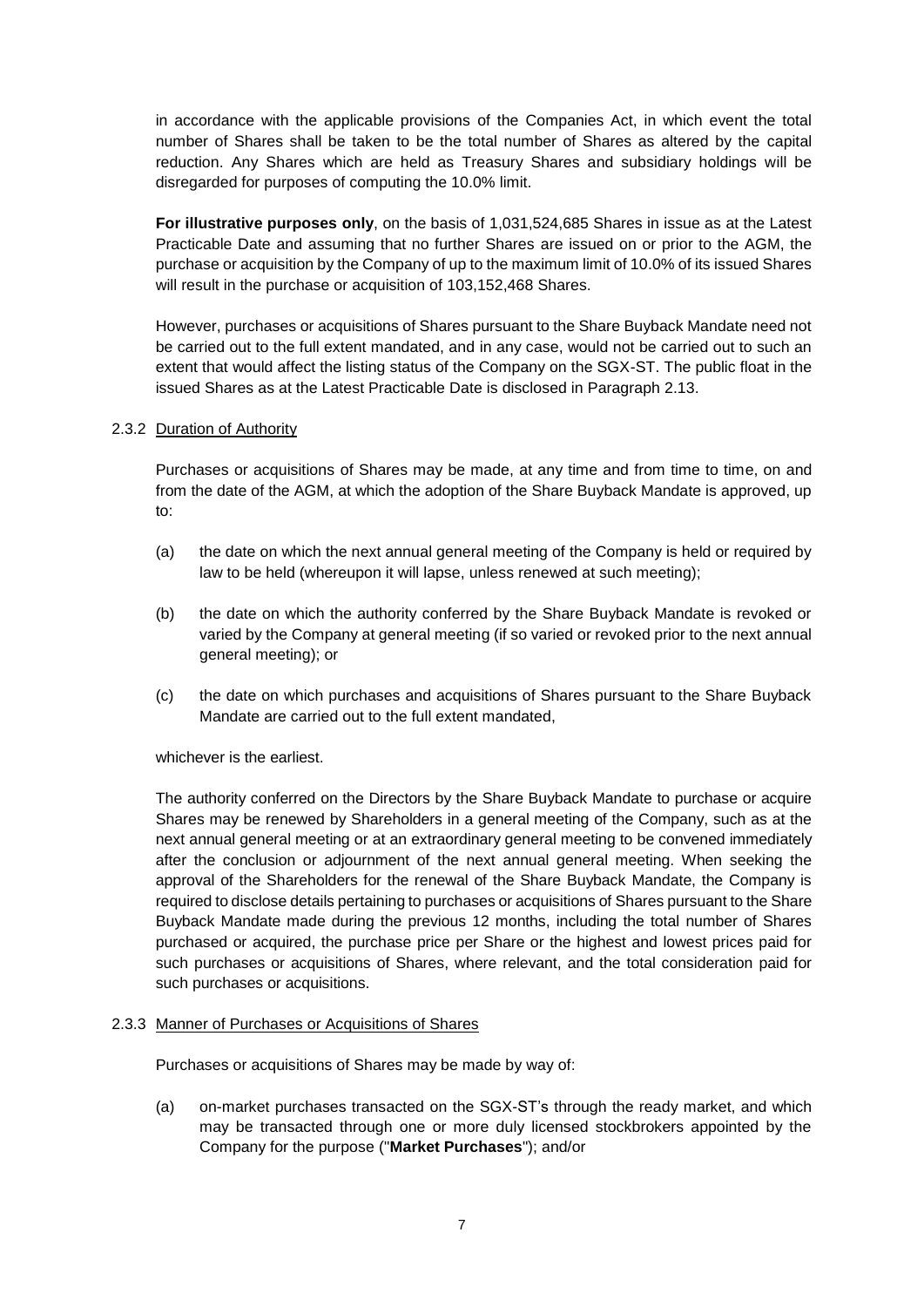(b) off-market purchases (if effected otherwise than on the SGX-ST) made in accordance with an equal access scheme as defined in Section 76C of the Companies Act ("**Off-Market Purchases**").

The Directors may impose such terms and conditions, which are not inconsistent with the Share Buyback Mandate, the Catalist Rules, the Companies Act and the Constitution, as they consider fit in the interests of the Company in connection with or in relation to an equal access scheme or schemes. Under the Companies Act, an equal access scheme must satisfy all the following conditions:

- (i) offers for the purchase or acquisition of Shares shall be made to every person who holds Shares to purchase or acquire the same percentage of their Shares;
- (ii) all of those persons shall be given a reasonable opportunity to accept the offers made; and
- (iii) the terms of all the offers are the same, except that there shall be disregarded:
	- (A) differences in consideration attributable to the fact that offers may relate to Shares with different accrued dividend entitlements;
	- (B) differences in consideration attributable to the fact that the offers may relate to Shares with different amounts remaining unpaid; and
	- (C) differences in the offers introduced solely to ensure that each person is left with a whole number of Shares.

If the Company wishes to make an Off-Market Purchase in accordance with an equal access scheme, the Company must, as required by the Catalist Rules, issue and offer documents to all Shareholders containing at least the following information:

- (1) the terms and conditions of the offer;
- (2) the period and procedures for acceptances;
- (3) the reasons for the proposed purchase or acquisition of Shares;
- (4) the consequences, if any, of the purchases or acquisitions of Shares by the Company that will arise under the Take-over Code or other applicable take-over rules;
- (5) whether the purchases or acquisitions of Shares, if made, would have any effect on the listing of the Shares on Catalist;
- (6) details of any purchases or acquisitions of Shares made by the Company in the previous 12 months (whether by way of Market Purchases or Off-Market Purchases), giving the total number of Shares purchased or acquired, the purchase price per Share or the highest and lowest prices paid for the purchases or acquisitions, where relevant, and the total consideration paid for the purchases or acquisitions of Shares; and
- (7) whether the Shares purchased or acquired by the Company will be cancelled or kept as Treasury Shares.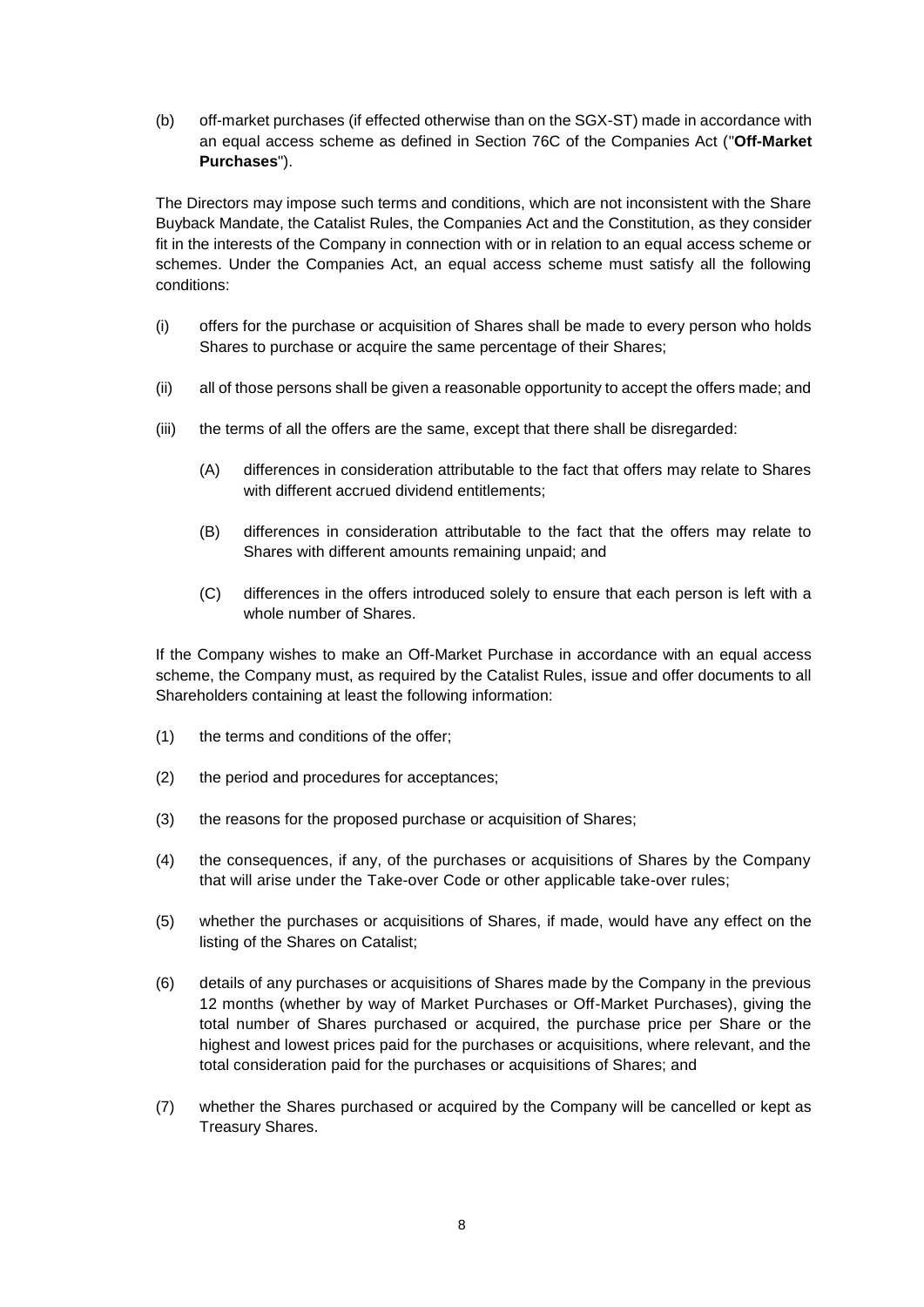#### 2.3.4 Purchase Price

The purchase price (excluding related brokerage, commission, applicable goods and services tax, stamp duties, clearance fees and other related expenses) to be paid for a Share will be determined by the Directors. However, the purchase price to be paid for the Shares as determined by the Directors pursuant to the Share Buyback Mandate (both Market Purchases and Off-Market Purchases) must not exceed:

- (a) in the case of a Market Purchase, 105.0% of the Average Closing Price; and
- (b) in the case of an Off-Market Purchase pursuant to an equal access scheme, 120.0% of the Average Closing Price,
- (the "**Maximum Price**") in either case, excluding related expenses of the purchase or acquisition.

For the above purposes:

- (1) "**Average Closing Price**" means the average of the closing market prices of a Share over the last five (5) Market Days on which transactions in the Shares were recorded immediately preceding the date of the Market Purchase by the Company or, as the case may be, the date of the making of the offer pursuant to the Off-Market Purchase, and deemed to be adjusted in accordance with the Catalist Rules for any corporate action that occurs after the relevant five (5)-Market Day period; and
- (2) "**date of making of the offer**" the date on which the Company announces its intention to make an offer for an Off-Market Purchase, stating therein the purchase price (which shall not be more than the Maximum Price for an Off-Market Purchase calculated on the foregoing basis) for each Share and the relevant terms of the equal access scheme for effecting the Off-Market Purchase.

## 2.4. **Status of Purchased Shares**

## 2.4.1 Cancellation

Any Share which is purchased or acquired by the Company shall, unless held as Treasury Shares to the extent permitted under the Act, be deemed cancelled immediately on purchase or acquisition, and all rights and privileges attached to that Share will expire on cancellation. Accordingly, the total number of issued Shares will be diminished by the number of Shares purchased or acquired by the Company and which are not held as Treasury Shares.

All Shares purchased or acquired by the Company (other than Treasury Shares held by the Company to the extent permitted under the Act) will be automatically delisted by the SGX-ST, and certificates in respect thereof will be cancelled and destroyed by the Company as soon as is reasonably practicable following settlement of any such purchase or acquisition.

At the time of each purchase or acquisition of Shares by the Company, the Directors will decide whether the Shares purchased or acquired will be cancelled or kept as Treasury Shares, or partly cancelled and partly kept as Treasury Shares, depending on the needs of the Company and as the Directors deem fit in the interests of the Company at that time.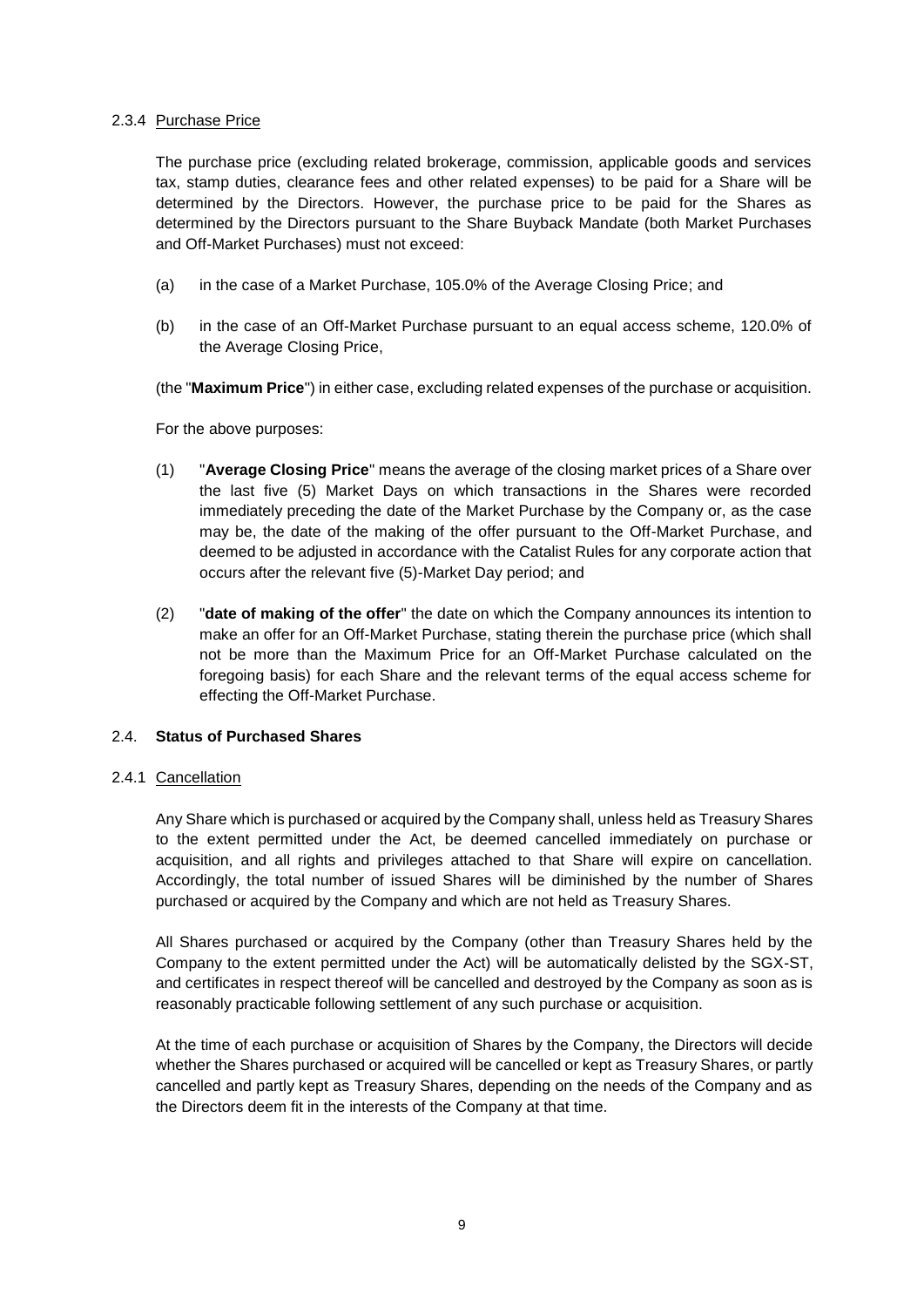#### 2.4.2 Treasury Shares

Under the Companies Act, Shares purchased or acquired by the Company may be held or dealt with as Treasury Shares. Some of the provisions on Treasury Shares under the Companies Act are summarised below.

#### (a) *Maximum Holdings*

The aggregate number of Shares held as Treasury Shares cannot at any time exceed 10.0% of the total number of issued Shares. Any Shares held as Treasury Shares in excess of this limit shall be disposed of or cancelled by the Company in accordance with Section 76K of the Companies Act within six (6) months or such further period as may be allowed by ACRA.

#### (b) *Voting and Other Rights*

The Company cannot exercise any right in respect of Treasury Shares. In particular, the Company cannot exercise any right to attend or vote at meetings and for the purposes of the Companies Act, the Company shall be treated as having no right to vote and the Treasury Shares shall be treated as having no voting rights.

In addition, no dividend may be paid, and no other distribution of the Company's assets may be made to the Company in respect of Treasury Shares. However, the allotment of shares as fully paid bonus shares in respect of Treasury Shares is allowed. Also, a subdivision or consolidation of any Treasury Shares is allowed so long as the total value of the Treasury Shares after the subdivision or consolidation is the same as before.

(c) *Disposal and Cancellation*

Where Shares are held as Treasury Shares, the Company may at any time (but subject always to the Take-over Code):

- (i) sell the Treasury Shares (or any of them) for cash;
- (ii) transfer the Treasury Shares (or any of them) for the purposes of or pursuant to an employees' share scheme;
- (iii) transfer the Treasury Shares as consideration for the acquisition of shares in or assets of another company or assets of a person;
- (iv) cancel the Treasury Shares; or
- (v) sell, transfer or otherwise use the Treasury Shares for such other purposes as may be prescribed by the Minister for Finance of Singapore.

Where Shares purchased pursuant to the Share Buyback Mandate are held as Treasury Shares, the number of such Shares to be held as Treasury Shares, when aggregated with the existing Treasury Shares held, shall not, subject to the Act, exceed the Treasury Shares limit at any time.

Under Rule 704(31) of the Catalist Rules, an immediate announcement must be made of any sale, transfer, cancellation and/or use of Treasury Shares (in each case, the "**usage**").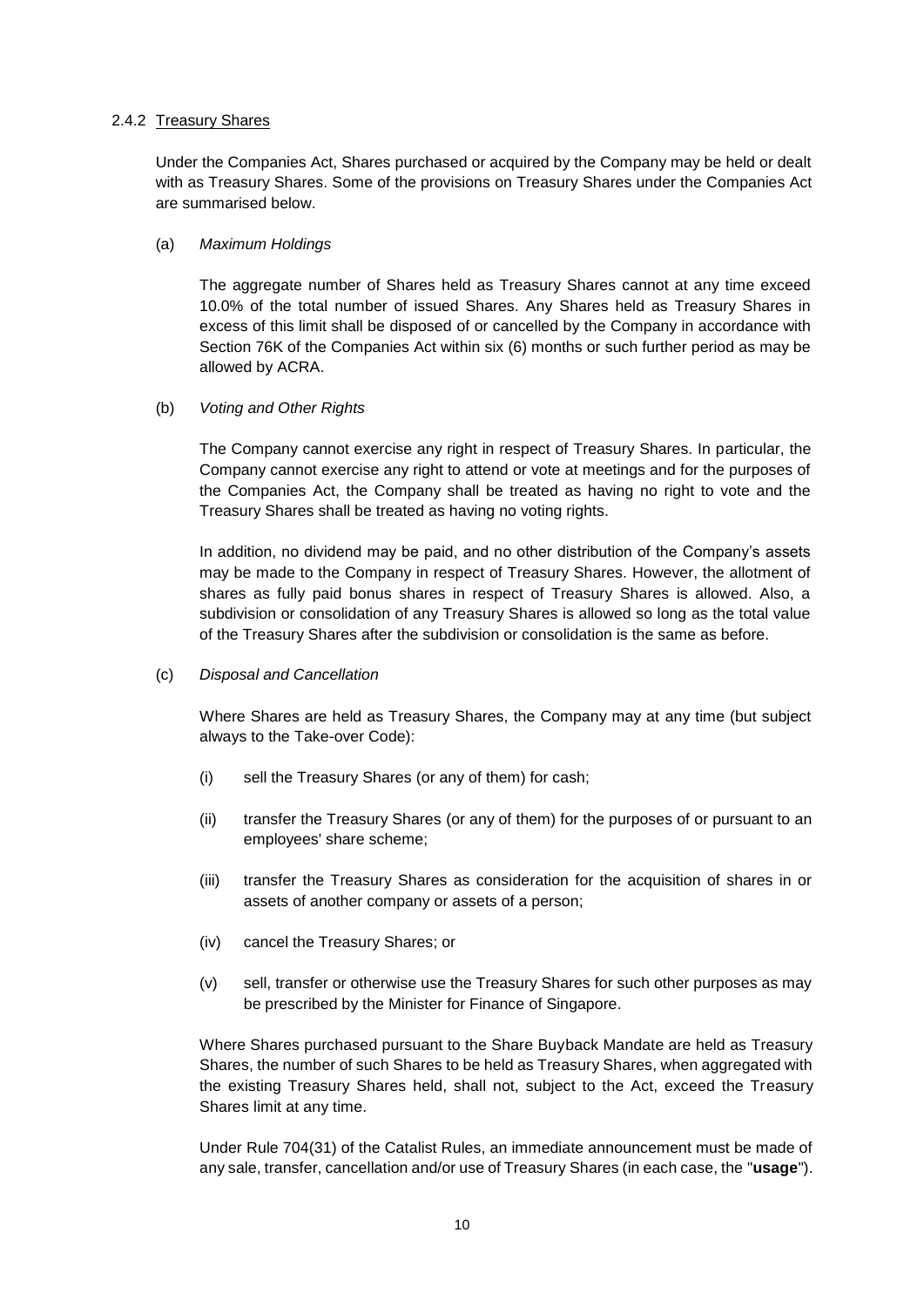Such announcement must include details such as the date of the usage, the purpose of the usage, the number of Treasury Shares comprised in the usage, the number of Treasury Shares before and after the usage and the percentage of the number of Treasury Shares comprised in the usage against the total number of issued shares (of the same class as the Treasury Shares) which are listed on Catalist before and after the usage and the value of the Treasury Shares comprised in the usage.

## 2.5. **Source of Funds**

The Companies Act permits the Company to purchase or acquire its own Shares out of capital or profits so long as the Company is solvent. Under Section 76F(4) of the Companies Act, the Company is solvent if at the date of payment for the purchase or acquisition of its Shares:

- (a) there is no ground on which the Company could be found to be unable to pay its debts;
- (b) if it is intended to commence winding up of the Company within the period of 12 months immediately after the date of the payment, the Company will be able to pay its debts in full within the period of 12 months after the date of commencement of the winding up;
- (c) if it is not intended so to commence winding up, the Company will be able to pay its debts as they fall due during the period of 12 months immediately after the date of the payment; and
- (d) the value of the company's assets is not less than the value of its liabilities (including contingent liabilities) and will not, after the proposed purchase, acquisition, variation or release (as the case may be), become less than the value of its liabilities (including contingent liabilities).

The Company intends to use internal resources or external borrowings, or a combination of both, to finance its purchase or acquisition of Shares pursuant to the Share Buyback Mandate.

The Directors do not propose to exercise the Share Buyback Mandate in a manner and to such extent that the liquidity and capital adequacy position of the Group would be materially adversely affected. The purchase or acquisition of Shares will only be effected after considering relevant factors such as the working capital requirement, availability of financial resources, the expansion and investment plans of the Group, and the prevailing market conditions.

## 2.6. **Financial Effects**

It is not possible for the Company to realistically calculate or quantify the impact of purchases or acquisitions that may be made pursuant to the Share Buyback Mandate on the financial effects as the resultant effect would depend on, *inter alia*, whether the Shares are purchased or acquired out of profits and/or capital of the Company, the amount (if any) borrowed by the Company to fund the purchases or acquisitions, the number of Shares purchased or acquired, the price paid for such Shares and whether the Shares purchased or acquired are held in treasury or cancelled.

Under the Companies Act, purchases or acquisitions of Shares by the Company may be made out of the Company's profits and/or capital so long as the Company is solvent. Where the consideration paid by the Company for the purchase or acquisition of Shares is made out of profits, such consideration (including any expenses incurred directly in the purchase or acquisition of Shares) will correspondingly reduce the amount available for the distribution of cash dividends by the Company. Where the consideration paid by the Company for the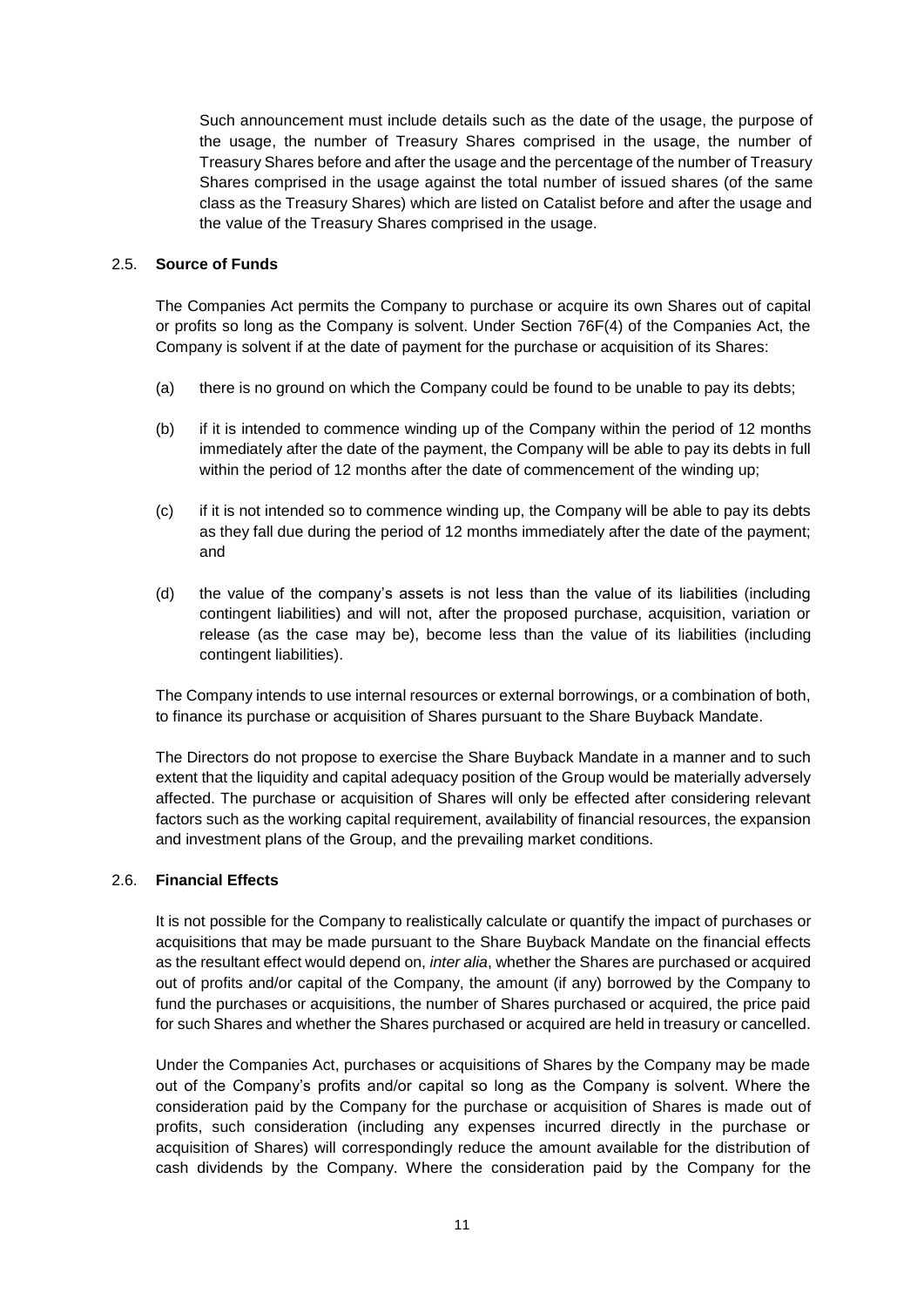purchase or acquisition of Shares is made out of capital, the amount available for the distribution of dividends by the Company will not be reduced.

The financial effects on the Company and the Group, based on the audited financial statements of the Company and the Group for FY2017, are based on the assumptions set out below.

## (a) Number of Shares Acquired or Purchased

As at the Latest Practicable Date, the Company has 1,031,524,685 Shares in issue. The Company does not hold any Treasury Shares and does not have any subsidiary holdings.

**For illustrative purposes only**, on the basis of 1,031,524,685 Shares in issue as at the Latest Practicable Date and assuming that no further Shares are issued on or prior to the AGM, not more than 103,152,468 Shares (representing 10.0% of the Shares) may be purchased or acquired by the Company pursuant to the Share Buyback Mandate.

#### (b) Maximum Price Paid for Shares Acquired or Purchased

In the case of Market Purchases by the Company and assuming that the Company purchases or acquires 103,152,468 Shares at the Maximum Price of S\$0.028 for each Share (being the price equivalent to 105.0% of the Average Closing Price of the Shares for the five (5) Market Days on which the Shares were traded on Catalist immediately preceding the Latest Practicable Date), the maximum amount of funds required for the purchase or acquisition of 103,152,468 Shares is approximately S\$2,888,000.

In the case of Off-Market Purchases by the Company and assuming that the Company purchases or acquires 103,152,468 Shares at the Maximum Price of S\$0.032 for each Share (being the price equivalent to 120.0% above the Average Closing Price of the Shares over the last five (5) Market Days on the SGX-ST immediately preceding the Latest Practicable Date), the maximum amount of funds required for the purchase or acquisition of 103,152,468 Shares is approximately S\$3,301,000.

## (c) Illustrative Financial Effects

**For illustrative purposes only**, the financial effects on the Company and the Group arising from the purchase or acquisition of Shares pursuant to the Share Buyback Mandate, based on the audited financial statements of the Company and the Group for FY2017, have been prepared on the basis of the assumptions set out above as well as the following:

- (i) the Share Buyback Mandate had been effective since 1 January 2017;
- (ii) such purchase or acquisition of Shares is financed by the internal resources of the Company;
- (iii) the transaction costs incurred for the purchase or acquisition of Shares pursuant to the Share Buyback Mandate are assumed to be insignificant and have been ignored for the purpose of computing the financial effect,
- (iv) the purchase or acquisition of 103,152,468 Shares by the Company pursuant to the Share Buyback Mandate by way of Market Purchases is made entirely out of capital and cancelled;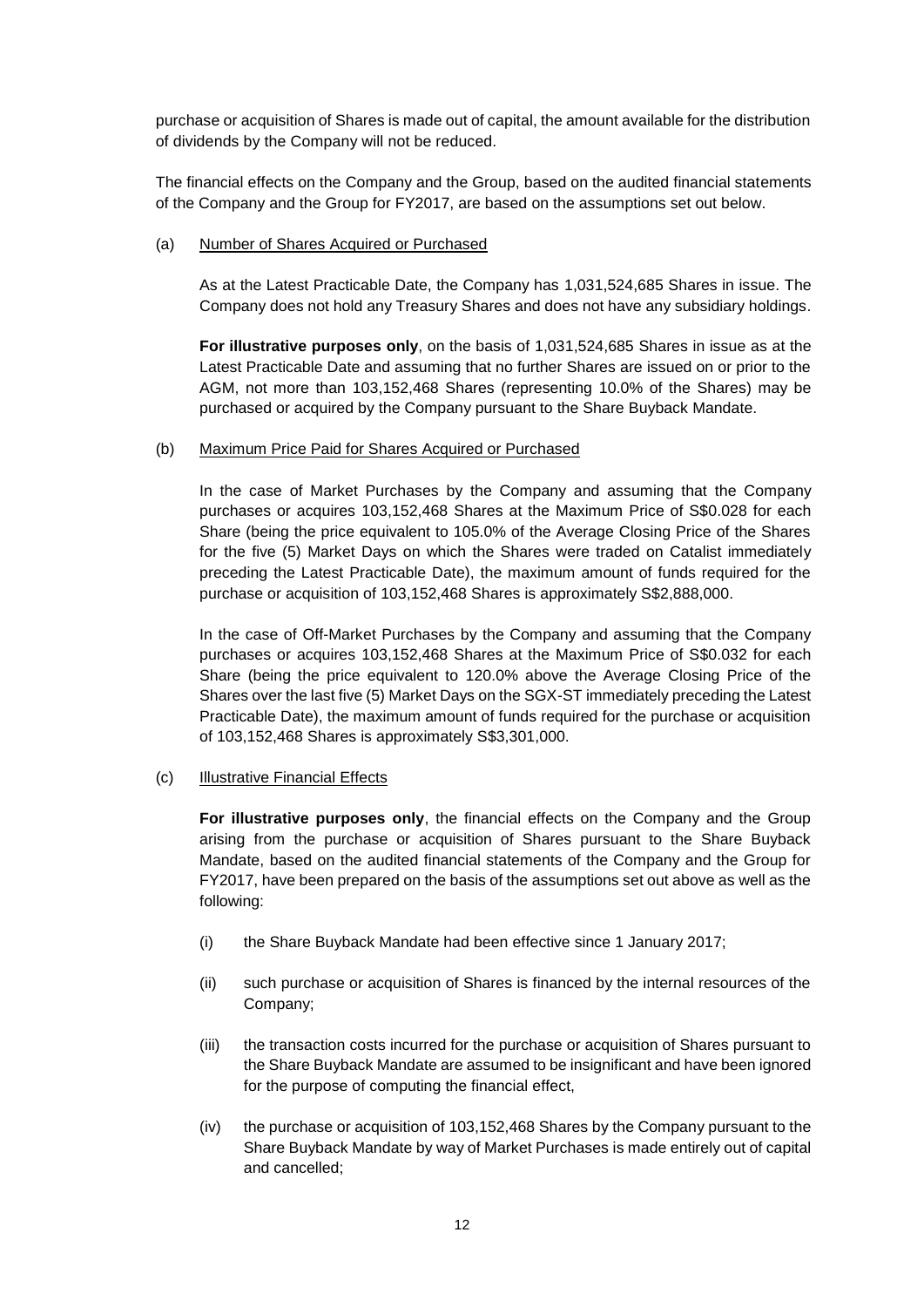- (v) the purchase or acquisition of 103,152,468 Shares by the Company pursuant to the Share Buyback Mandate by way of Market Purchases is made entirely out of capital and held as Treasury Shares;
- (vi) the purchase or acquisition of 103,152,468 Shares by the Company pursuant to the Share Buyback Mandate by way of Off-Market Purchases is made entirely out of capital and cancelled; and
- (vii) the purchase or acquisition of 103,152,468 Shares by the Company pursuant to the Share Buyback Mandate by way of Off-Market Purchases is made entirely out of capital and held as Treasury Shares,

are set out below.

#### **Scenario 1: Market Purchases made entirely out of capital and cancelled**

|                                                           | Group                                 |                                      | Company                               |                                      |
|-----------------------------------------------------------|---------------------------------------|--------------------------------------|---------------------------------------|--------------------------------------|
| $($ S\$'000)                                              | <b>Before Share</b><br><b>Buyback</b> | <b>After Share</b><br><b>Buyback</b> | <b>Before Share</b><br><b>Buyback</b> | <b>After Share</b><br><b>Buyback</b> |
| As at 31 December 2017                                    |                                       |                                      |                                       |                                      |
| <b>Share Capital</b>                                      | 78,283                                | 75,395                               | 78,283                                | 75,395                               |
| <b>Treasury Shares</b>                                    |                                       |                                      |                                       |                                      |
| Reserves                                                  | 12,920                                | 12,920                               | 4,799                                 | 4,799                                |
| Non-controlling Interests                                 | 9,463                                 | 9,463                                |                                       |                                      |
| <b>Total Equity</b>                                       | 100,666                               | 97,778                               | 83,082                                | 80,194                               |
| <b>Current Assets</b>                                     | 108,375                               | 105,487                              | 8,270                                 | 5,382                                |
| Current Liabilities <sup>(1)</sup>                        | 18,543                                | 18,543                               | 3,224                                 | 3,224                                |
| <b>Non-current Assets</b>                                 | 30,253                                | 30,253                               | 78,036                                | 78,036                               |
| Non-current Liabilities                                   | 19,419                                | 19,419                               |                                       |                                      |
| Net Asset Value                                           | 100,666                               | 97,778                               | 83,082                                | 80,194                               |
| Number of Shares ('000)                                   | 1,031,525                             | 928,372                              | 1,031,525                             | 928,372                              |
| <b>Weighted Average Number</b><br>of Shares during FY2017 |                                       |                                      |                                       |                                      |
| $-$ basic ('000)                                          | 996,745                               | 893,592                              | 996,745                               | 893,592                              |
| $-$ diluted ('000)                                        | 1,004,533                             | 901,380                              | 1,004,533                             | 901,380                              |
| <b>Financial Ratios</b>                                   |                                       |                                      |                                       |                                      |
| NAV per Share <sup>(2)</sup> (cents)                      | 9.76                                  | 10.53                                | 8.05                                  | 8.64                                 |
| Gearing <sup>(3)</sup> (times)                            | 0.08                                  | 0.08                                 | N.A.                                  | N.A.                                 |
| Current Ratio <sup>(4)</sup> (times)                      | 5.84                                  | 5.69                                 | 2.57                                  | 1.67                                 |
| Basic EPS <sup>(5)</sup> (cents)                          | 0.02                                  | 0.02                                 | (0.18)                                | (0.20)                               |
| Diluted EPS <sup>(6)</sup> (cents)                        | 0.02                                  | 0.02                                 | (0.17)                                | (0.19)                               |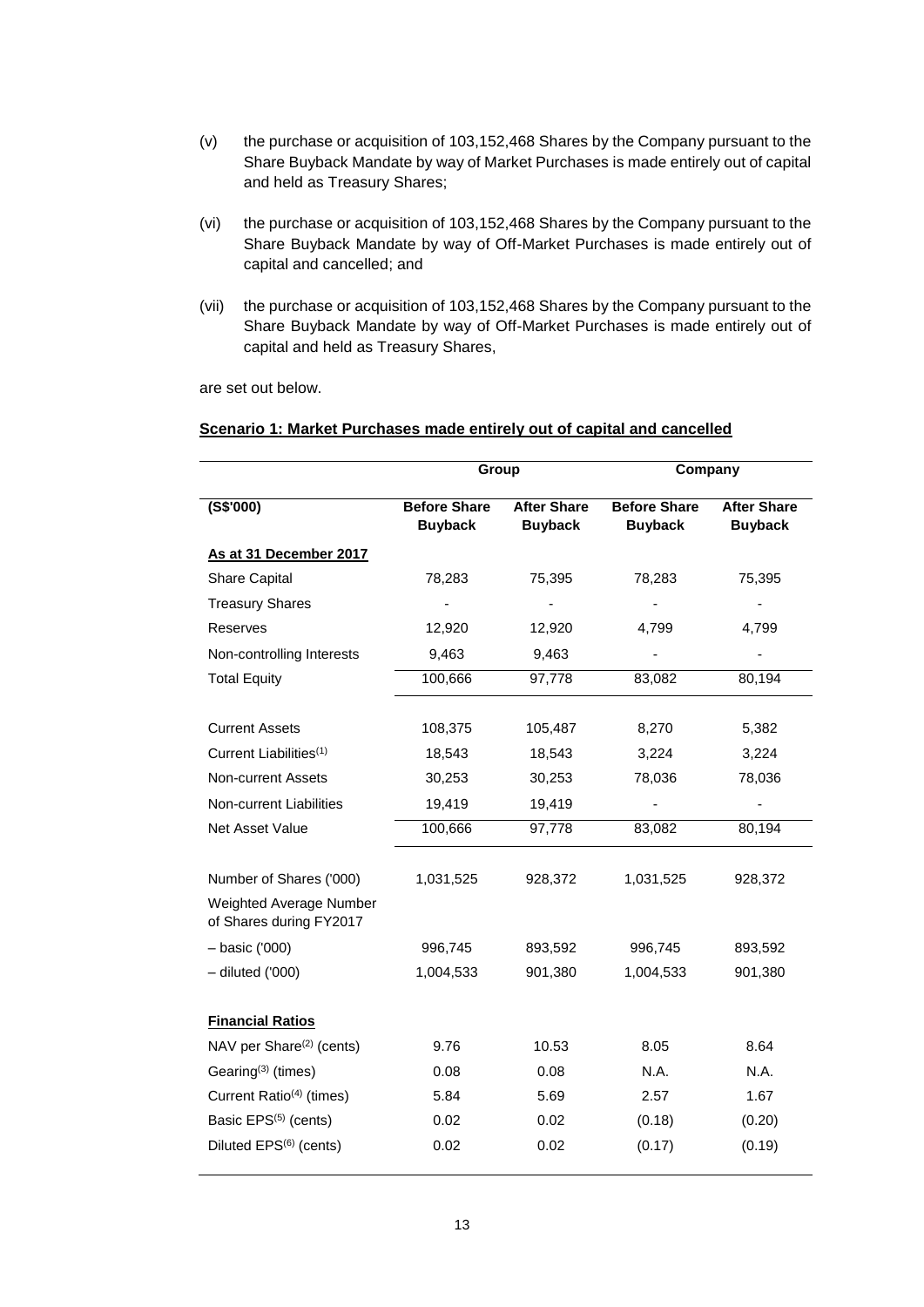- (1) "Current Liabilities" includes interest-bearing borrowings from banks amounting to S\$6,963,000.
- (2) "NAV per Share" represents net asset value divided by the number of issued Shares as at 31 December 2017.
- (3) "Gearing" represents interest-bearing borrowings divided by shareholders' funds excluding non-controlling interest.
- (4) "Current ratio" represents current assets divided by current liabilities.
- (5) "Basic EPS" represents profit after tax (including continuing and discontinued operations) attributable to owners of the Company divided by the weighted average number of Shares during FY2017.
- (6) "Diluted EPS" represents net profit after tax (including continuing and discontinued operations) attributable to owners of the Company divided by the weighted average number of Shares plus the weighted average number of Shares that would be issued on the conversion of all dilutive potential Shares.

## **Scenario 2: Market Purchases made entirely out of capital and held as Treasury Shares**

|                                                    | Group               |                    | Company             |                    |
|----------------------------------------------------|---------------------|--------------------|---------------------|--------------------|
| (S\$'000)                                          | <b>Before Share</b> | <b>After Share</b> | <b>Before Share</b> | <b>After Share</b> |
|                                                    | <b>Buyback</b>      | <b>Buyback</b>     | <b>Buyback</b>      | <b>Buyback</b>     |
| As at 31 December 2017                             |                     |                    |                     |                    |
| Share Capital                                      | 78,283              | 78,283             | 78,283              | 78,283             |
| <b>Treasury Shares</b>                             |                     | (2,888)            |                     | (2,888)            |
| Reserves                                           | 12,920              | 12,920             | 4,799               | 4,799              |
| Non-controlling Interests                          | 9,463               | 9,463              |                     |                    |
| <b>Total Equity</b>                                | 100,666             | 97,778             | 83,082              | 80,194             |
|                                                    |                     |                    |                     |                    |
| <b>Current Assets</b>                              | 108,375             | 105,487            | 8,270               | 5,382              |
| Current Liabilities <sup>(1)</sup>                 | 18,543              | 18,543             | 3,224               | 3,224              |
| Non-current Assets                                 | 30,253              | 30,253             | 78,036              | 78,036             |
| Non-current Liabilities                            | 19,419              | 19,419             |                     | ÷                  |
| Net Asset Value                                    | 100,666             | 97,778             | 83,082              | 80,194             |
| Number of Shares ('000)                            | 1,031,525           |                    | 1,031,525           |                    |
|                                                    |                     | 928,372            |                     | 928,372            |
| Weighted Average Number<br>of Shares during FY2017 |                     |                    |                     |                    |
| - basic ('000)                                     | 996,745             | 893,592            | 996,745             | 893,592            |
| $-$ diluted ('000)                                 | 1,004,533           | 901,380            | 1,004,533           | 901,380            |
| <b>Financial Ratios</b>                            |                     |                    |                     |                    |
| NAV per Share <sup>(2)</sup> (cents)               | 9.76                | 10.53              | 8.05                | 8.64               |
| Gearing <sup>(3)</sup> (times)                     | 0.08                | 0.08               | N.A.                | N.A.               |
| Current Ratio <sup>(4)</sup> (times)               | 5.84                | 5.69               | 2.57                | 1.67               |
| Basic EPS <sup>(5)</sup> (cents)                   | 0.02                | 0.02               | (0.18)              | (0.20)             |
| Diluted EPS <sup>(6)</sup> (cents)                 | 0.02                | 0.02               | (0.17)              | (0.19)             |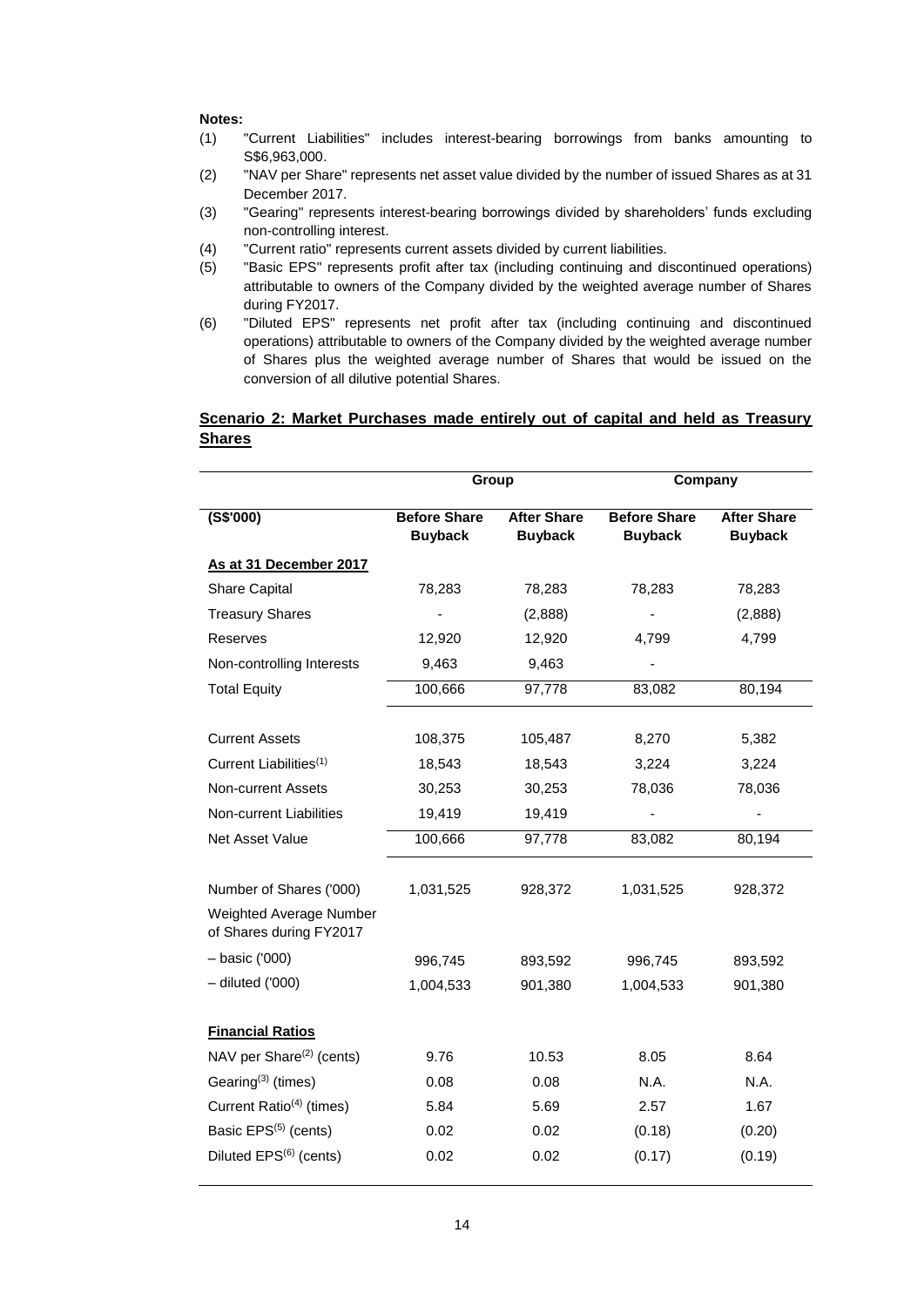- (1) "Current Liabilities" includes interest-bearing borrowings from banks amounting to S\$6,963,000.
- (2) "NAV per Share" represents net asset value divided by the number of issued Shares as at 31 December 2017.
- (3) "Gearing" represents interest-bearing borrowings divided by shareholders' funds excluding non-controlling interest.
- (4) "Current Ratio" represents current assets divided by current liabilities.
- (5) "Basic EPS" represents profit after tax (including continuing and discontinued operations) attributable to owners of the Company divided by the weighted average number of Shares during FY2017.
- (6) "Diluted EPS" represents net profit after tax (including continuing and discontinued operations) attributable to owners of the Company divided by the weighted average number of Shares plus the weighted average number of Shares that would be issued on the conversion of all dilutive potential Shares.

#### **Scenario 3: Off-Market Purchases made entirely out of capital and cancelled**

|                                                    | Group               |                    | Company             |                    |
|----------------------------------------------------|---------------------|--------------------|---------------------|--------------------|
| $($ S\$'000)                                       | <b>Before Share</b> | <b>After Share</b> | <b>Before Share</b> | <b>After Share</b> |
|                                                    | <b>Buyback</b>      | <b>Buyback</b>     | <b>Buyback</b>      | <b>Buyback</b>     |
| As at 31 December 2017                             |                     |                    |                     |                    |
| <b>Share Capital</b>                               | 78,283              | 74,982             | 78,283              | 74,982             |
| <b>Treasury Shares</b>                             |                     |                    |                     |                    |
| Reserves                                           | 12,920              | 12,920             | 4,799               | 4,799              |
| Non-controlling Interests                          | 9,463               | 9,463              |                     |                    |
| <b>Total Equity</b>                                | 100,666             | 97,365             | 83,082              | 79,781             |
|                                                    |                     |                    |                     |                    |
| <b>Current Assets</b>                              | 108,375             | 105,074            | 8,270               | 4,969              |
| Current Liabilities <sup>(1)</sup>                 | 18,543              | 18,543             | 3,224               | 3,224              |
| <b>Non-current Assets</b>                          | 30,253              | 30,253             | 78,036              | 78,036             |
| Non-current Liabilities                            | 19,419              | 19,419             |                     |                    |
| Net Asset Value                                    | 100,666             | 97,365             | 83,082              | 79,781             |
|                                                    |                     |                    |                     |                    |
| Number of Shares ('000)                            | 1,031,525           | 928,372            | 1,031,525           | 928,372            |
| Weighted Average Number<br>of Shares during FY2017 |                     |                    |                     |                    |
| $-$ basic ('000)                                   | 996,745             | 893,592            | 996,745             | 893,592            |
| $-$ diluted ('000)                                 | 1,004,533           | 901,380            | 1,004,533           | 901,380            |
| <b>Financial Ratios</b>                            |                     |                    |                     |                    |
| NAV per Share <sup>(2)</sup> (cents)               | 9.76                | 10.49              | 8.05                | 8.59               |
| Gearing <sup>(3)</sup> (times)                     | 0.08                | 0.08               | N.A.                | N.A.               |
| Current Ratio <sup>(4)</sup> (times)               | 5.84                | 5.67               | 2.57                | 1.54               |
| Basic EPS <sup>(5)</sup> (cents)                   | 0.02                | 0.02               | (0.18)              | (0.20)             |
| Diluted EPS <sup>(6)</sup> (cents)                 | 0.02                | 0.02               | (0.17)              | (0.19)             |
|                                                    |                     |                    |                     |                    |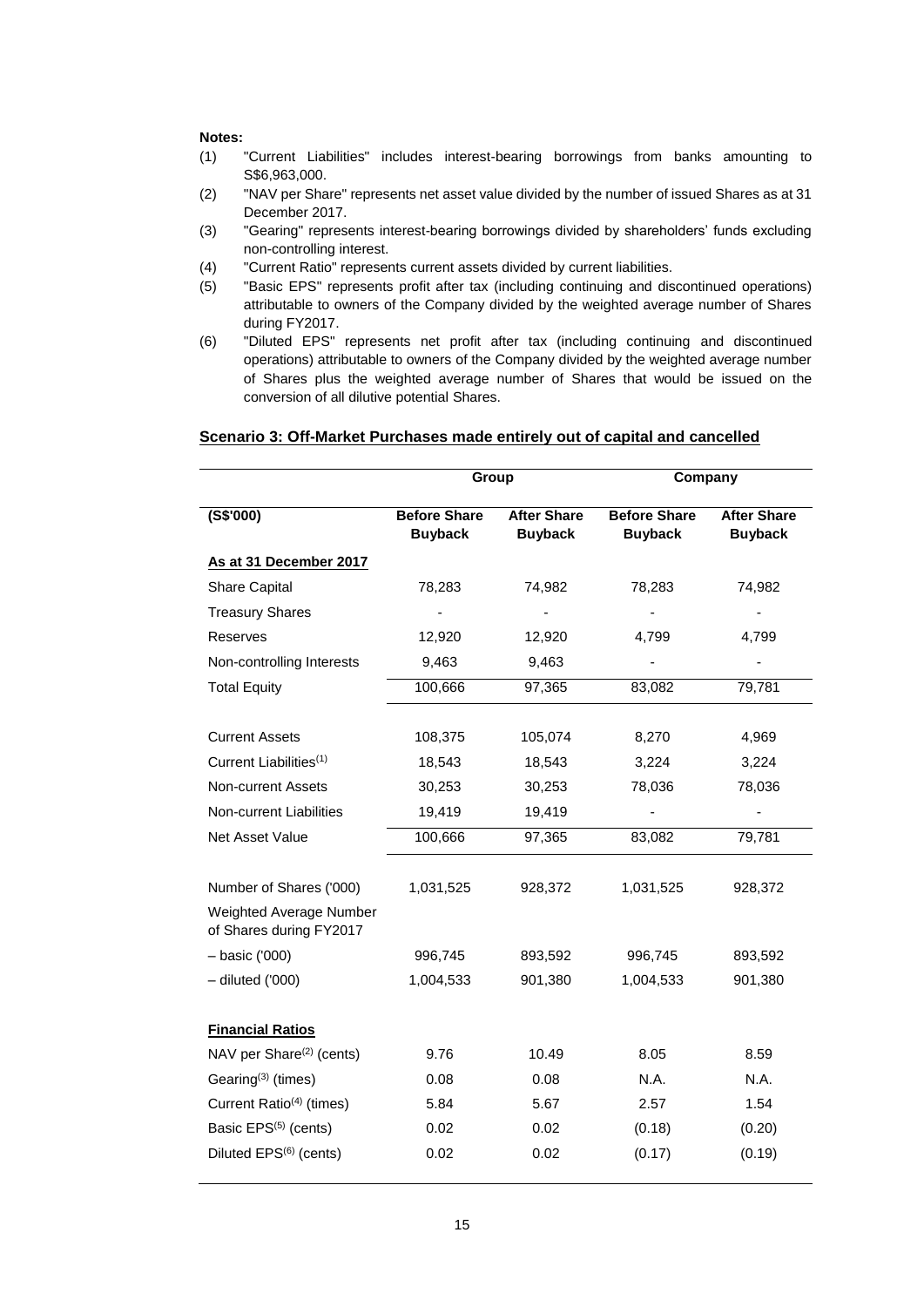- (1) "Current Liabilities" includes interest-bearing borrowings from banks amounting to S\$6,963,000.
- (2) "NAV per Share" represents net asset value divided by the number of issued Shares as at 31 December 2017.
- (3) "Gearing" represents interest-bearing borrowings divided by shareholders' funds excluding non-controlling interest.
- (4) "Current Ratio" represents current assets divided by current liabilities.
- (5) "Basic EPS" represents profit after tax (including continuing and discontinued operations) attributable to owners of the Company divided by the weighted average number of Shares during FY2017.
- (6) "Diluted EPS" represents net profit after tax (including continuing and discontinued operations) attributable to owners of the Company divided by the weighted average number of Shares plus the weighted average number of Shares that would be issued on the conversion of all dilutive potential Shares.

## **Scenario 4: Off-Market Purchases made entirely out of capital and held as Treasury Shares**

|                                                    | Group                                 |                                      | Company                               |                                      |
|----------------------------------------------------|---------------------------------------|--------------------------------------|---------------------------------------|--------------------------------------|
| $($ S\$'000)                                       | <b>Before Share</b><br><b>Buyback</b> | <b>After Share</b><br><b>Buyback</b> | <b>Before Share</b><br><b>Buyback</b> | <b>After Share</b><br><b>Buyback</b> |
| As at 31 December 2017                             |                                       |                                      |                                       |                                      |
| <b>Share Capital</b>                               | 78,283                                | 78,283                               | 78,283                                | 78,283                               |
| <b>Treasury Shares</b>                             |                                       | (3,301)                              |                                       | (3,301)                              |
| Reserves                                           | 12,920                                | 12,920                               | 4,799                                 | 4,799                                |
| Non-controlling Interests                          | 9,463                                 | 9,463                                |                                       |                                      |
| <b>Total Equity</b>                                | 100,666                               | 97,365                               | 83,082                                | 79,781                               |
| <b>Current Assets</b>                              | 108,375                               | 105,074                              | 8,270                                 | 4,969                                |
| Current Liabilities <sup>(1)</sup>                 | 18,543                                | 18,543                               | 3,224                                 | 3,224                                |
| <b>Non-current Assets</b>                          | 30,253                                | 30,253                               | 78,036                                | 78,036                               |
| Non-current Liabilities                            | 19,419                                | 19,419                               |                                       |                                      |
| Net Asset Value                                    | 100,666                               | 97,365                               | 83,082                                | 79,781                               |
| Number of Shares ('000)                            | 1,031,525                             | 928,372                              | 1,031,525                             | 928,372                              |
| Weighted Average Number<br>of Shares during FY2017 |                                       |                                      |                                       |                                      |
| $-$ basic ('000)                                   | 996,745                               | 893,592                              | 996,745                               | 893,592                              |
| $-$ diluted ('000)                                 | 1,004,533                             | 901,380                              | 1,004,533                             | 901,380                              |
| <b>Financial Ratios</b>                            |                                       |                                      |                                       |                                      |
| NAV per Share <sup>(2)</sup> (cents)               | 9.76                                  | 10.49                                | 8.05                                  | 8.59                                 |
| Gearing <sup>(3)</sup> (times)                     | 0.08                                  | 0.08                                 | N.A.                                  | N.A.                                 |
| Current Ratio <sup>(4)</sup> (times)               | 5.84                                  | 5.67                                 | 2.57                                  | 1.54                                 |
| Basic EPS <sup>(5)</sup> (cents)                   | 0.02                                  | 0.02                                 | (0.18)                                | (0.20)                               |
| Diluted EPS <sup>(6)</sup> (cents)                 | 0.02                                  | 0.02                                 | (0.17)                                | (0.19)                               |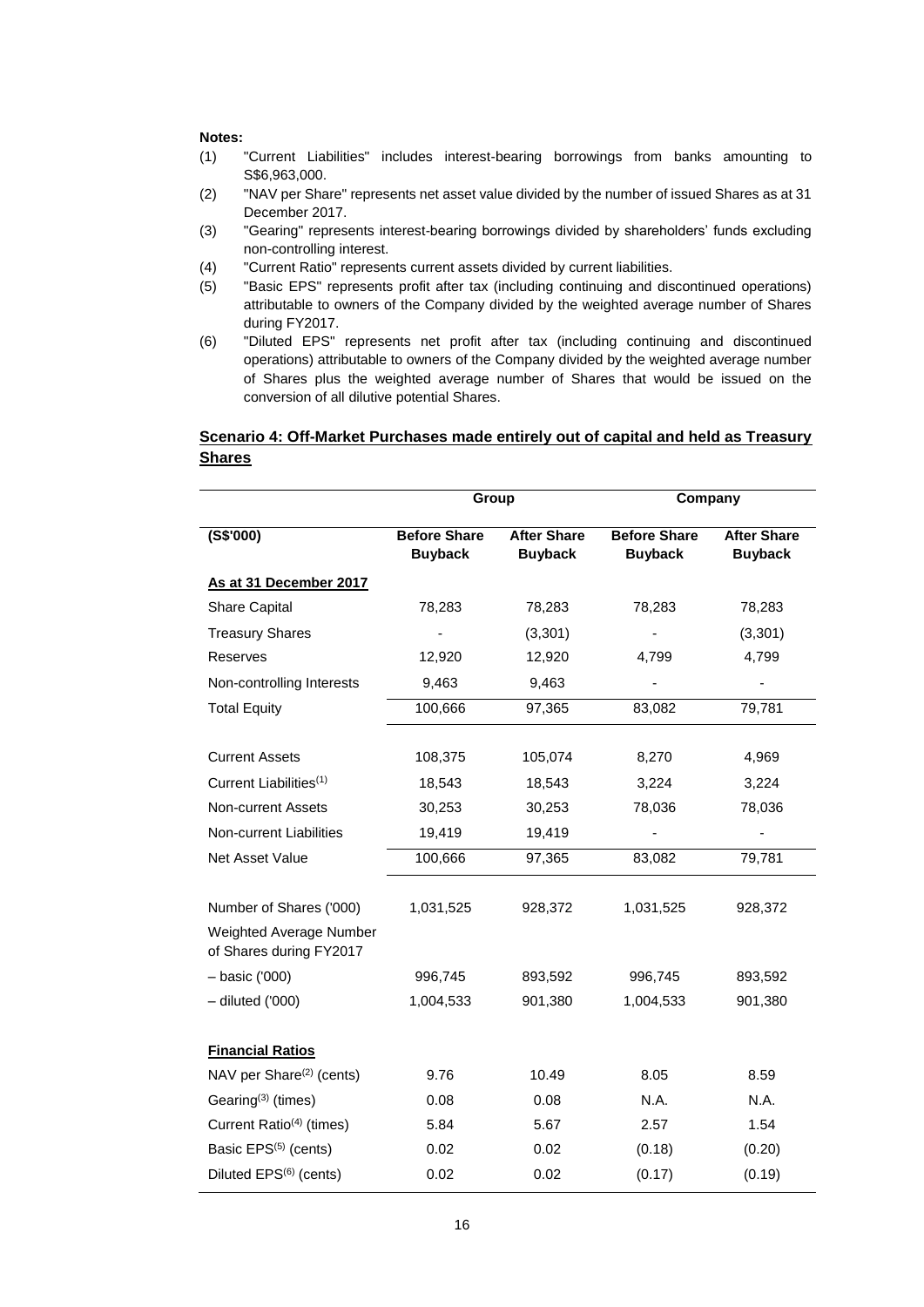- (1) "Current Liabilities" includes interest-bearing borrowings from banks amounting to S\$6,963,000.
- (2) "NAV per Share" represents net asset value divided by the number of issued Shares as at 31 December 2017.
- (3) "Gearing" represents interest-bearing borrowings divided by shareholders' funds excluding non-controlling interest.
- (4) "Current Ratio" represents current assets divided by current liabilities.
- (5) "Basic EPS" represents profit after tax (including continuing and discontinued operations) attributable to owners of the Company divided by the weighted average number of Shares during FY2017.
- (6) "Diluted EPS" represents net profit after tax (including continuing and discontinued operations) attributable to owners of the Company divided by the weighted average number of Shares plus the weighted average number of Shares that would be issued on the conversion of all dilutive potential Shares.

## **Shareholders should note that the financial effects set out above are based on the audited financial statements of the Group and the Company for FY2017 and are for illustrative purposes only. The analysis above based on the results of the Group and the Company for FY2017 is not necessarily representative of future performance.**

The actual financial effects of the Share Buyback Mandate will depend on the number and purchase price of the Shares bought back. As stated, the Directors do not propose to exercise the Share Buyback Mandate to such an extent that it would have a material adverse effect on the working capital requirements, financial position and/or gearing of the Group. The purchase or acquisition of the Shares will only be effected after considering relevant factors such as the working capital requirement, availability of financial resources, the expansion and investment plans of the Group, and the prevailing market conditions.

It should be noted that although the Share Buyback Mandate would authorise the Company to purchase or acquire up to 10.0% of the issued Shares, the Company may not necessarily purchase or acquire or be able to purchase or acquire the entire 10.0% of the issued Shares as mandated. In addition, the Company may cancel or hold as Treasury Shares all or part of the Shares purchased or acquired. The Company will take into account both financial and nonfinancial factors (for example, the public float of the Company, stock market conditions and the performance of the Shares) in assessing the relative impact of a share buyback before execution.

#### 2.7. **Implications of the Take-over Code**

#### 2.7.1 Obligation to make a Take-Over Offer

If, as a result of any purchase or acquisition by the Company of its Shares, a Shareholder's proportionate interest in the voting capital of the Company increases, such increase will be treated as an acquisition for the purpose of Rule 14 of the Take-over Code. If such increase results in a change of effective control, or, as a result of such increase, a Shareholder or group of Shareholders acting in concert obtains or consolidates effective control of the Company, it may in certain circumstances give rise to an obligation on the part of such Shareholder or group of Shareholders to make a take-over offer for the Company under Rule 14 of the Take-over Code.

Rule 14.1 of the Take-over Code requires, *inter alia*, that, except with the consent of the SIC, where: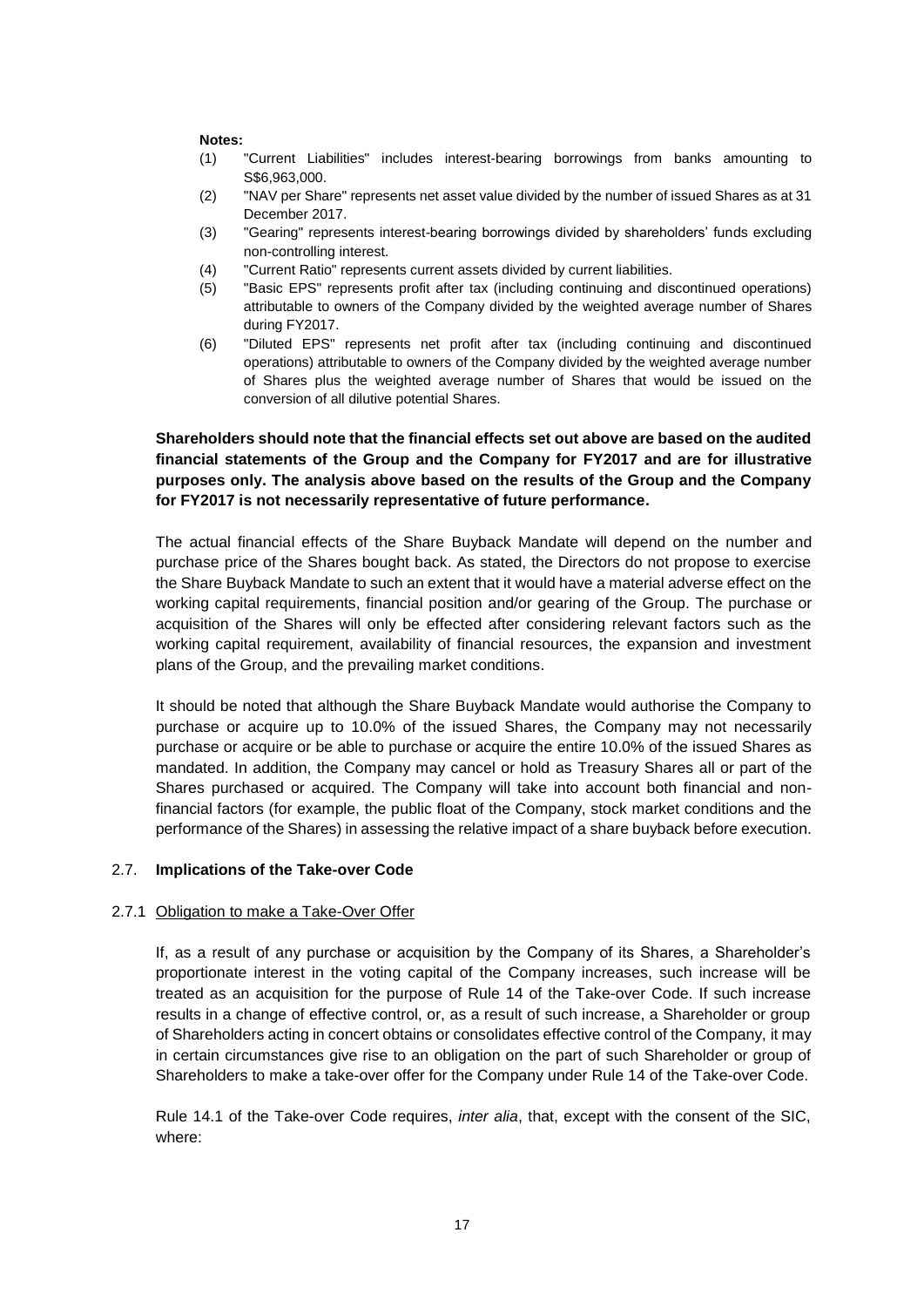- (a) any person acquires, whether by a series of transactions over a period of time or not, shares which (taken together with shares held or acquired by persons acting in concert with him) carry 30.0% or more of the voting rights of a company; or
- (b) any person who, together with persons acting in concert with him, holds not less than 30% but not more than 50.0% of the voting rights and such person, or any person acting in concert with him, acquires in any period of six (6) months additional shares carrying more than 1.0% of the voting rights,

such person shall extend immediately an offer on the basis set out below to the holders of any class of shares in the capital which carries votes and in which such person or persons acting in concert with him hold shares. In addition to such person, each of the principal members of the group of persons acting in concert with him may, according to the circumstances of the case, have the obligation to extend an offer.

However, where any person who, together with persons acting in concert with him, holds more than 50.0% of the voting rights, any acquisitions by any member of the group does not normally give rise to any obligation to make a take-over offer for the Company under Rule 14.1 of the Take-over Code.

## 2.7.2 Persons Acting in Concert

Under the Take-over Code, persons acting in concert comprise individuals or companies who, pursuant to an agreement or understanding (whether formal or informal), co-operate, through the acquisition by any of them of shares in a company to obtain or consolidate effective control of that company.

Unless the contrary is established, the Take-over Code presumes, *inter alia*, the following individuals and companies to be persons acting in concert:

- (a) a company with its parent company, its subsidiaries, its fellow subsidiaries, any associated companies of the foregoing companies, any company whose associated companies include any of the foregoing companies, and any person who has provided financial assistance (other than a bank in the ordinary course of business) to any of the foregoing for the purchase of voting rights;
- (b) a company with any of its directors, together with their close relatives, related trusts and any companies controlled by any of the directors, their close relatives and related trusts;
- (c) a company with any of its pension funds and employee share schemes;
- (d) a person with any investment company, unit trust or other fund whose investment such person manages on a discretionary basis, but only in respect of the investment account which such person manages;
- (e) a financial or other professional adviser, including a stockbroker, with its client in respect of the shareholdings of the adviser and the persons controlling, controlled by or under the same control as the adviser and all the funds which the adviser manages on a discretionary basis, where the shareholdings of the adviser and any of those funds in the client total 10.0% or more of the client's equity share capital;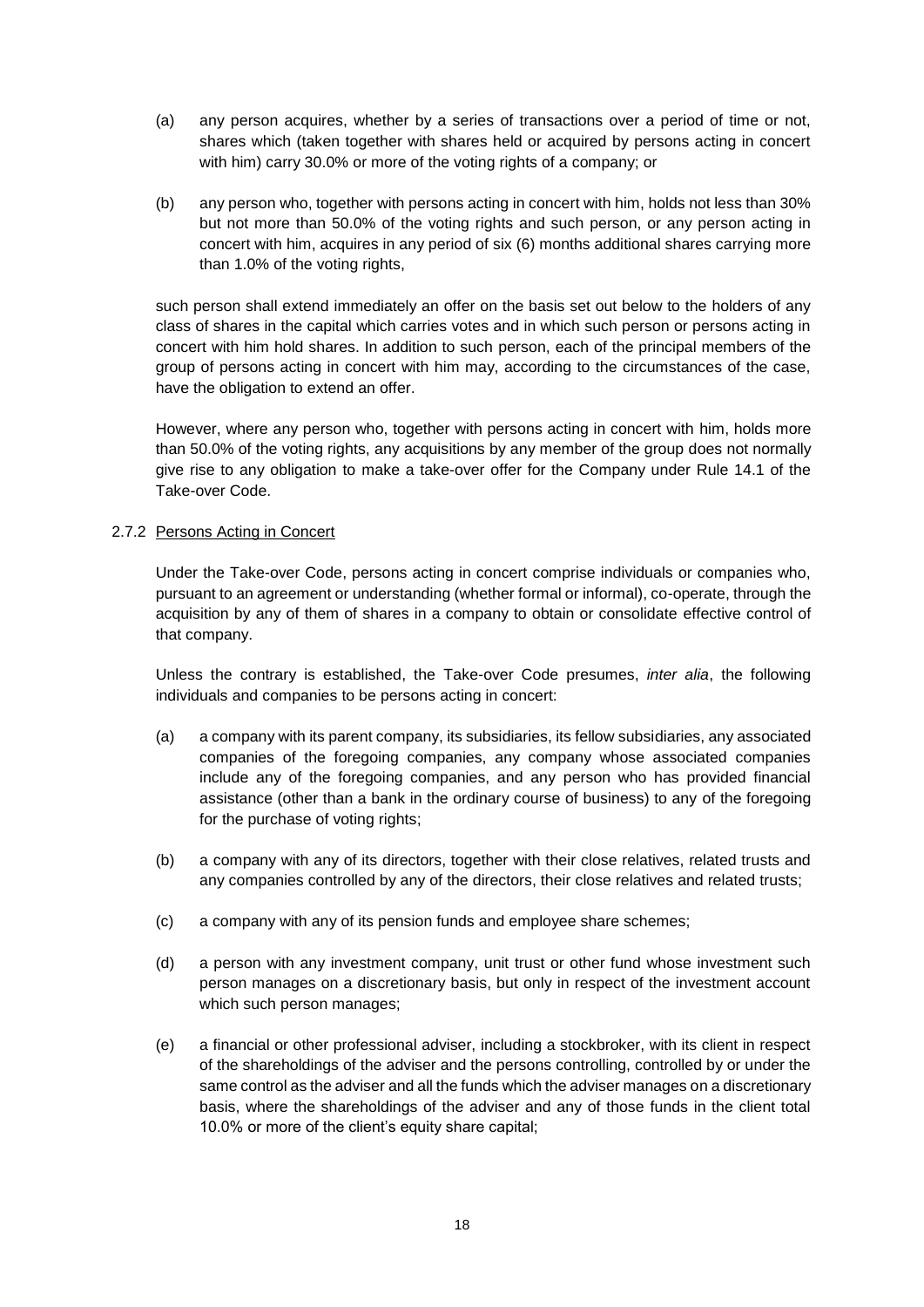- (f) directors of a company, together with their close relatives, related trusts and companies controlled by any of them, which is subject to an offer or where they have reason to believe a bona fide offer for their company may be imminent;
- (g) partners; and
- (h) an individual, his close relatives, his related trusts, any person who is accustomed to act according to his instructions, companies controlled by any of the foregoing persons, and any person who has provided financial assistance (other than a bank in the ordinary course of business) to any of the foregoing persons and/or entities for the purchase of voting rights.

The circumstances under which Shareholders, including Directors and persons acting in concert with them respectively, will incur an obligation to make a take-over offer under Rule 14 of the Take-over Code after a purchase or acquisition of Shares by the Company are set out in Appendix 2 to the Take-over Code.

## 2.8. **Effect of Rule 14 and Appendix 2 to the Take-over Code**

In general terms, the effect of Rule 14 and Appendix 2 to the Take-over Code is that, unless exempted, the Directors and their concert parties will incur an obligation to make a takeover offer under Rule 14 of the Take-over Code if, as a result of any purchase or acquisition by the Company of its Shares:

- (a) the voting rights of such Directors and their concert parties would increase to 30.0% or more; or
- (b) in the event that such Directors and their concert parties hold between 30.0% and 50.0% of the Company's voting rights, if the voting rights of such Directors and their concert parties would increase by more than 1.0% in any period of six (6) months.

In calculating the percentages of voting rights of such Directors and their concert parties, Treasury Shares shall be excluded.

When a group acting in concert holds over 50.0% of the voting rights, no obligation would normally arise from acquisitions by any member of the group. However, the SIC may, subject to various considerations as set out in Note 5 to Rule 14.1 of the Take-over Code, regard as giving rise to an obligation to make an offer any acquisition by a single member or sub-group of the group acting in concert of voting rights sufficient to increase his or its holding to 30.0% or more or, if he or it already hold between 30.0% and 50.0%, by more than 1.0% in any six (6) month period.

Under Appendix 2 to the Take-over Code, a Shareholder not acting in concert with the Directors will not be required to make a take-over offer under Rule 14 if, as a result of the Company purchasing or acquiring its Shares, the voting rights of such Shareholder would increase to 30.0% or more, or, if such Shareholder holds between 30.0% and 50.0% of the Company's voting rights, the voting rights of such Shareholder would increase by more than 1.0% in any period of six (6) months. Such Shareholder need not abstain from voting in respect of the ordinary resolution authorising the Share Buyback Mandate

## **The statements in this Appendix do not purport to be a comprehensive or exhaustive description of all implications that may arise under the Take-over Code. Shareholders who**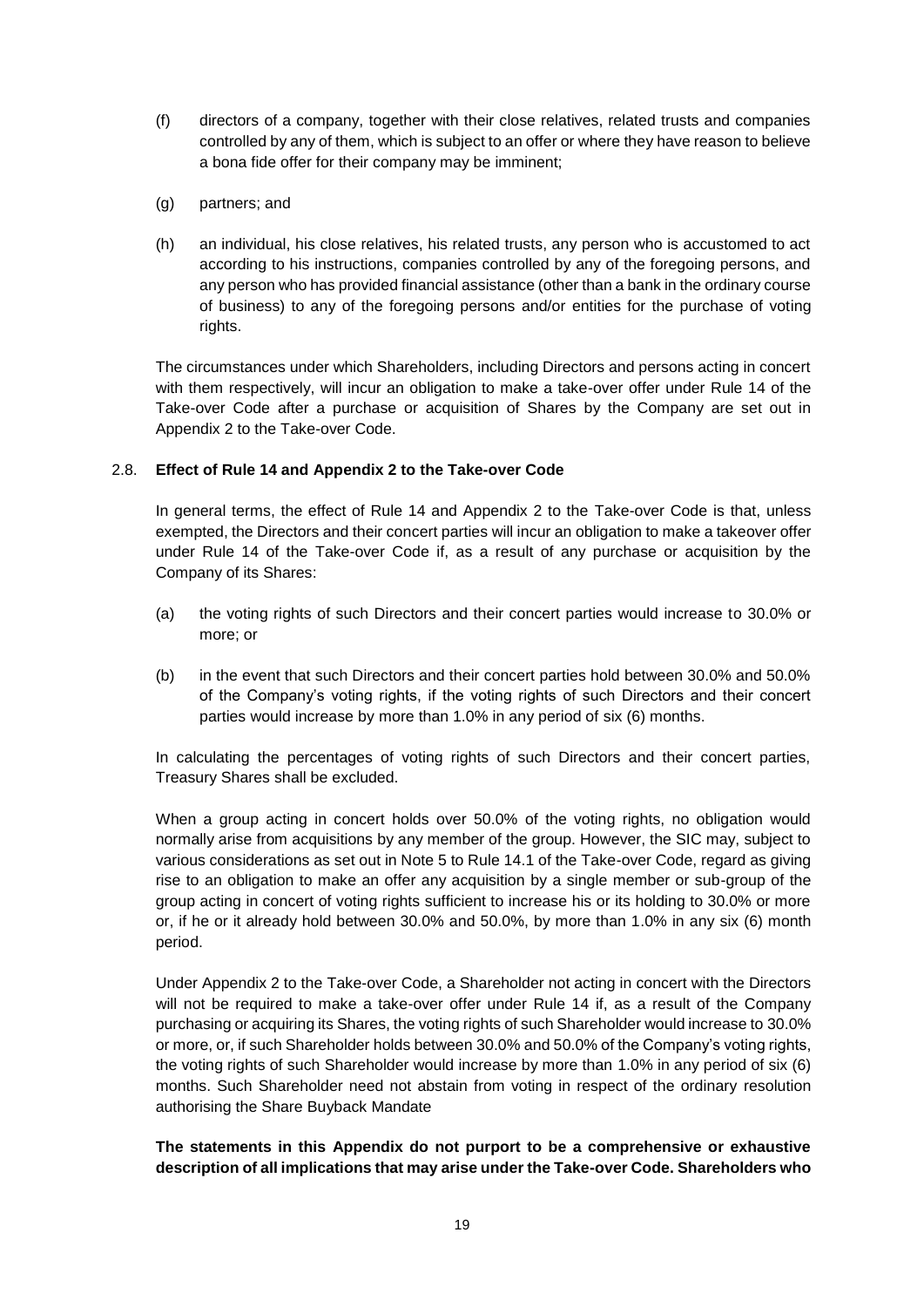**are in doubt as to their obligations, if any, to make a mandatory take-over offer under the Take-over Code as a result of any purchase or acquisition of Shares by the Company should consult their professional advisers and/or the SIC and/or other relevant authorities at the earliest opportunity.**

#### 2.9. **Application of the Take-over Code**

As at the Latest Practicable Date, the Shareholders include the following:

- (a) the "**OHE Group**", which comprises:
	- (i) Dr. Ong Hian Eng ("**OHE**"), who is the Chief Executive Officer and Executive Director of the Company;
	- (ii) OHE's daughter, Ong Bee Pheng, who is a Non-Executive Director and Non-Independent Director of the Company;
	- (iii) OHE's spouse, Kong Sou Hui Grace;
	- (iv) OHE's son, Ong Eng Keong; and
	- (v) Fica (Pte.) Ltd. ("**Fica**"), the shares of which are held by OHE, his spouse Kong Sou Hui Grace, and his children, Ong Bee Pheng and Ong Eng Keong. The directors of Fica are OHE, Ong Bee Pheng and Ong Eng Keong; and
- (b) the "**OKE Group**", which comprises:
	- (i) OHE's brother, Ong Kwee Eng ("**OKE**");
	- (ii) OKE's son, Ong Eng Hock Simon ("**Simon Ong**"), who is an Executive Director of the Company;
	- (iii) OKE's son, Ong Eng Siew Raymond ("**Raymond Ong**"), who is a Non-Executive Director and Non-Independent Director of the Company;
	- (iv) OKE's spouse, Ng Siew Tin;
	- (v) OKE's daughter, Ong Bee Kuan Melissa ("**Melissa Ong**");
	- (vi) Raymond Ong's spouse, Linawati Alamsjah; and
	- (vii) Astute Ventures Pte. Ltd. ("**Astute Ventures**"), the shares of which are held by OKE, OKE's spouse Ng Siew Tin, Simon Ong, Raymond Ong, Melissa Ong, Nicole Ong Yu Yan and Marc Ong Tong Leong. The directors of Astute Ventures are Simon Ong, Raymond Ong and Melissa Ong,

(collectively, the "**Concert Party Group**").

Accordingly, by virtue of their relationships, the Concert Party Group is presumed to be acting in concert with each other in relation to the Company for the purposes of the Take-over Code in respect of their combined shareholdings of approximately 56.33% of the entire issued and paidup capital of the Company.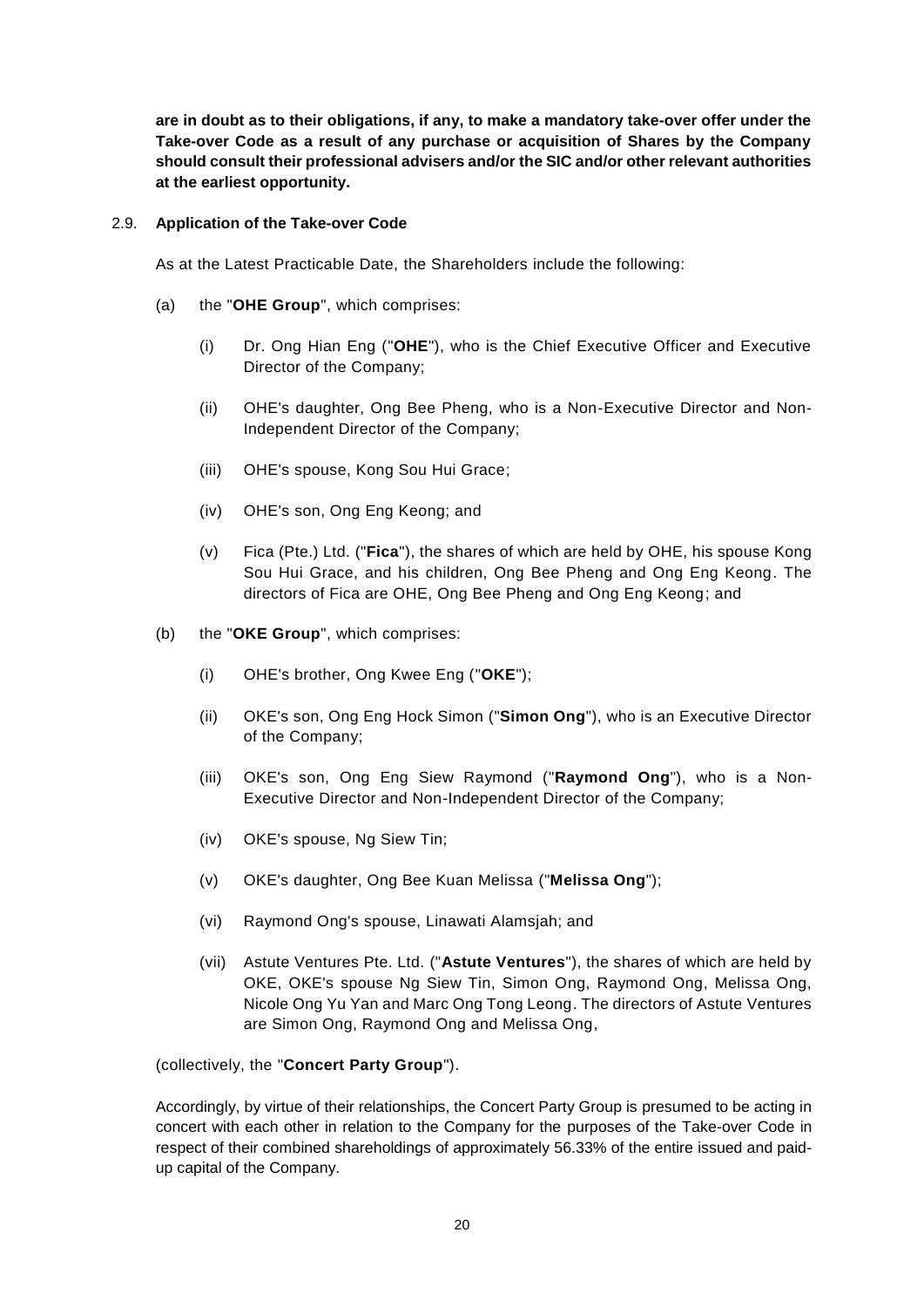**For illustrative purposes only**, the shareholdings of the Concert Party Group under a Market Purchase and an Off-Market Purchase in accordance with an equal access scheme is set out below.

#### 2.9.1 Market Purchase

The illustrative example has been prepared on the basis of the following assumptions:

- (a) purchase or acquisition of 103,152,468 Shares by the Company pursuant to the Share Buyback Mandate by way of Market Purchases made entirely out of capital and cancelled;
- (b) there is no change in the Concert Party Group's shareholdings in the Company between the Latest Practicable Date and the date of the AGM;
- (c) no new Shares are issued following the Shareholders' approval of the Share Buyback Mandate; and
- (d) the Concert Party Group does not sell or otherwise dispose of its shareholdings in the Company.

| <b>Concert Party Group</b>                  | Number of<br><b>Shares</b><br>(Before Share)<br>Buyback) | Number of<br><b>Shares</b><br>(After Share)<br>Buyback) | Percentage of<br><b>Shares</b><br>(Before Share)<br>Buyback)<br>(%) <sup>(1)</sup> | Percentage of<br><b>Shares</b><br>(After Share<br>Buyback)<br>(%) <sup>(2)</sup> |
|---------------------------------------------|----------------------------------------------------------|---------------------------------------------------------|------------------------------------------------------------------------------------|----------------------------------------------------------------------------------|
| <b>OHE Group</b>                            |                                                          |                                                         |                                                                                    |                                                                                  |
| Dr Ong Hian Eng                             | 9,024,394                                                | 9,024,394                                               | 0.87                                                                               | 0.97                                                                             |
| Ong Bee Pheng                               | 33,084,041                                               | 33,084,041                                              | 3.21                                                                               | 3.56                                                                             |
| Kong Sou Hui Grace                          | 11,484,041                                               | 11,484,041                                              | 1.11                                                                               | 1.24                                                                             |
| Ong Eng Keong                               | 10,948,941                                               | 10,948,941                                              | 1.06                                                                               | 1.18                                                                             |
| Fica (Pte.) Ltd.                            | 230,653,636                                              | 230,653,636                                             | 22.36                                                                              | 24.84                                                                            |
| Sub-total for the OHE Group                 | 295.195.053                                              | 295,195,053                                             | 28.62                                                                              | 31.80                                                                            |
| <b>OKE Group</b>                            |                                                          |                                                         |                                                                                    |                                                                                  |
| Ong Kwee Eng                                | 3,000,265                                                | 3,000,265                                               | 0.29                                                                               | 0.32                                                                             |
| Ong Eng Hock Simon                          | 2.919.306                                                | 2,919,306                                               | 0.28                                                                               | 0.31                                                                             |
| Ong Eng Siew Raymond                        | 2,919,306                                                | 2,919,306                                               | 0.28                                                                               | 0.31                                                                             |
| Ng Siew Tin                                 | 237,959                                                  | 237,959                                                 | 0.02                                                                               | 0.03                                                                             |
| Ong Bee Kuan Melissa                        | 5,367,190                                                | 5,367,190                                               | 0.52                                                                               | 0.58                                                                             |
| Linawati Alamsjah                           | 1.348.731                                                | 1.348.731                                               | 0.13                                                                               | 0.15                                                                             |
| Astute Ventures Pte. Ltd.                   | 270,025,455                                              | 270,025,455                                             | 26.18                                                                              | 29.09                                                                            |
| Sub-total for the OKE Group                 | 285,818,212                                              | 285,818,212                                             | 27.71                                                                              | 30.79                                                                            |
| <b>Total for the Concert Party</b><br>Group | 581,013,265                                              | 581,013,265                                             | 56.33                                                                              | 62.58                                                                            |

#### **Notes:**

- (1) Based on 1,031,524,685 Shares in issue as at the Latest Practicable Date.
- (2) Based on 928,372,217 Shares after the purchase or acquisition of 103,152,468 Shares by the Company, being 10.0% of the existing issued Shares.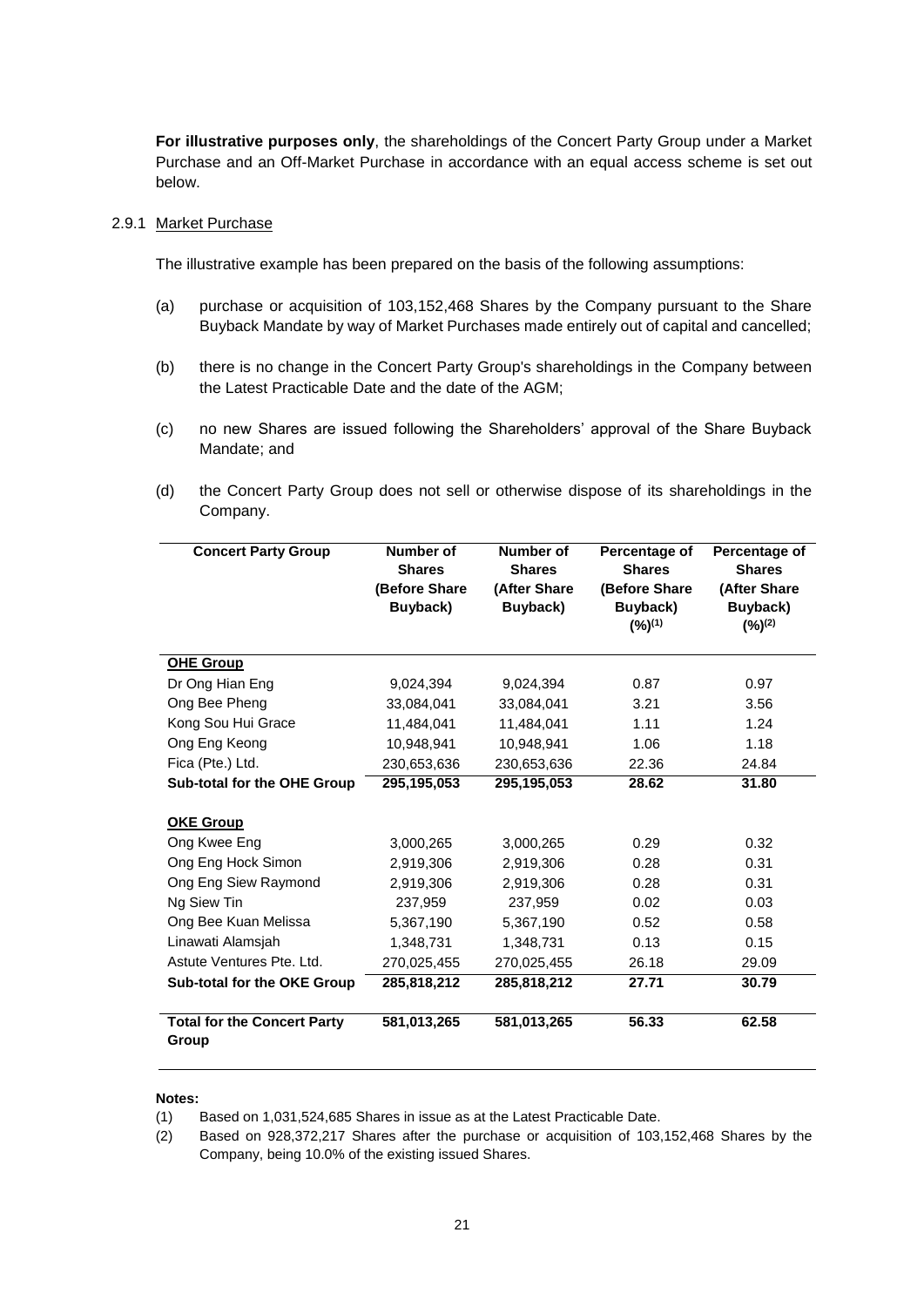Based on the illustrative example above, in the event that the Company purchases or acquires up to 10.0% of its Shares by way of Market Purchases pursuant to the Share Buyback Mandate, the increase in the aggregate percentage of total voting rights of:

- (i) the OHE Group will increase from 28.62% to 31.80%; and
- (ii) the OKE Group will increase from 27.71% to 30.79%,

which may result in the Concert Party Group being obliged to make a general offer under the Take-over Code for Shares not owned by them.

#### 2.9.2 Off-Market Purchase

The illustrative example has been prepared on the basis of the following assumptions:

- (a) purchase or acquisition of 103,152,468 Shares by the Company pursuant to the Share Buyback Mandate by way of Off-Market Purchases made entirely out of capital and cancelled;
- (b) there is no change in the Concert Party Group's shareholdings in the Company between the Latest Practicable Date and the date of the AGM; and
- (c) no new Shares are issued following the Shareholders' approval of the Share Buyback Mandate.

| <b>Concert Party Group</b>                  | Number of<br><b>Shares</b><br>(Before Share<br>Buyback) | Number of<br><b>Shares</b><br>(After Share<br>Buyback) | Percentage of<br><b>Shares</b><br>(Before Share<br>Buyback)<br>(%) <sup>(1)</sup> | Percentage of<br><b>Shares</b><br>(After Share<br>Buyback)<br>(%) |
|---------------------------------------------|---------------------------------------------------------|--------------------------------------------------------|-----------------------------------------------------------------------------------|-------------------------------------------------------------------|
| <b>OHE Group</b>                            |                                                         |                                                        |                                                                                   |                                                                   |
| Dr Ong Hian Eng                             | 9,024,394                                               | 8,121,955                                              | 0.87                                                                              | 0.87                                                              |
| Ong Bee Pheng                               | 33,084,041                                              | 29,775,637                                             | 3.21                                                                              | 3.21                                                              |
| Kong Sou Hui Grace                          | 11,484,041                                              | 10,335,637                                             | 1.11                                                                              | 1.11                                                              |
| Ong Eng Keong                               | 10,948,941                                              | 9,854,047                                              | 1.06                                                                              | 1.06                                                              |
| Fica (Pte.) Ltd.                            | 230,653,636                                             | 207,588,273                                            | 22.36                                                                             | 22.36                                                             |
| Sub-total for the OHE Group                 | 295,195,053                                             | 265,675,548                                            | 28.62                                                                             | 28.62                                                             |
| <b>OKE Group</b>                            |                                                         |                                                        |                                                                                   |                                                                   |
| Ong Kwee Eng                                | 3,000,265                                               | 2,700,239                                              | 0.29                                                                              | 0.29                                                              |
| Ong Eng Hock Simon                          | 2,919,306                                               | 2,627,375                                              | 0.28                                                                              | 0.28                                                              |
| Ong Eng Siew Raymond                        | 2,919,306                                               | 2,627,375                                              | 0.28                                                                              | 0.28                                                              |
| Ng Siew Tin                                 | 237,959                                                 | 214,163                                                | 0.02                                                                              | 0.02                                                              |
| Ong Bee Kuan Melissa                        | 5,367,190                                               | 4,830,471                                              | 0.52                                                                              | 0.52                                                              |
| Linawati Alamsjah                           | 1,348,731                                               | 1,213,858                                              | 0.13                                                                              | 0.13                                                              |
| Astute Ventures Pte. Ltd.                   | 270,025,455                                             | 243,022,910                                            | 26.18                                                                             | 26.18                                                             |
| Sub-total for the OKE Group                 | 285,818,212                                             | 257,236,391                                            | 27.71                                                                             | 27.71                                                             |
| <b>Total for the Concert Party</b><br>Group | 581,013,265                                             | 522,911,939                                            | 56.33                                                                             | 56.33                                                             |

#### **Notes:**

(1) Based on 1,031,524,685 Shares in issue as at the Latest Practicable Date.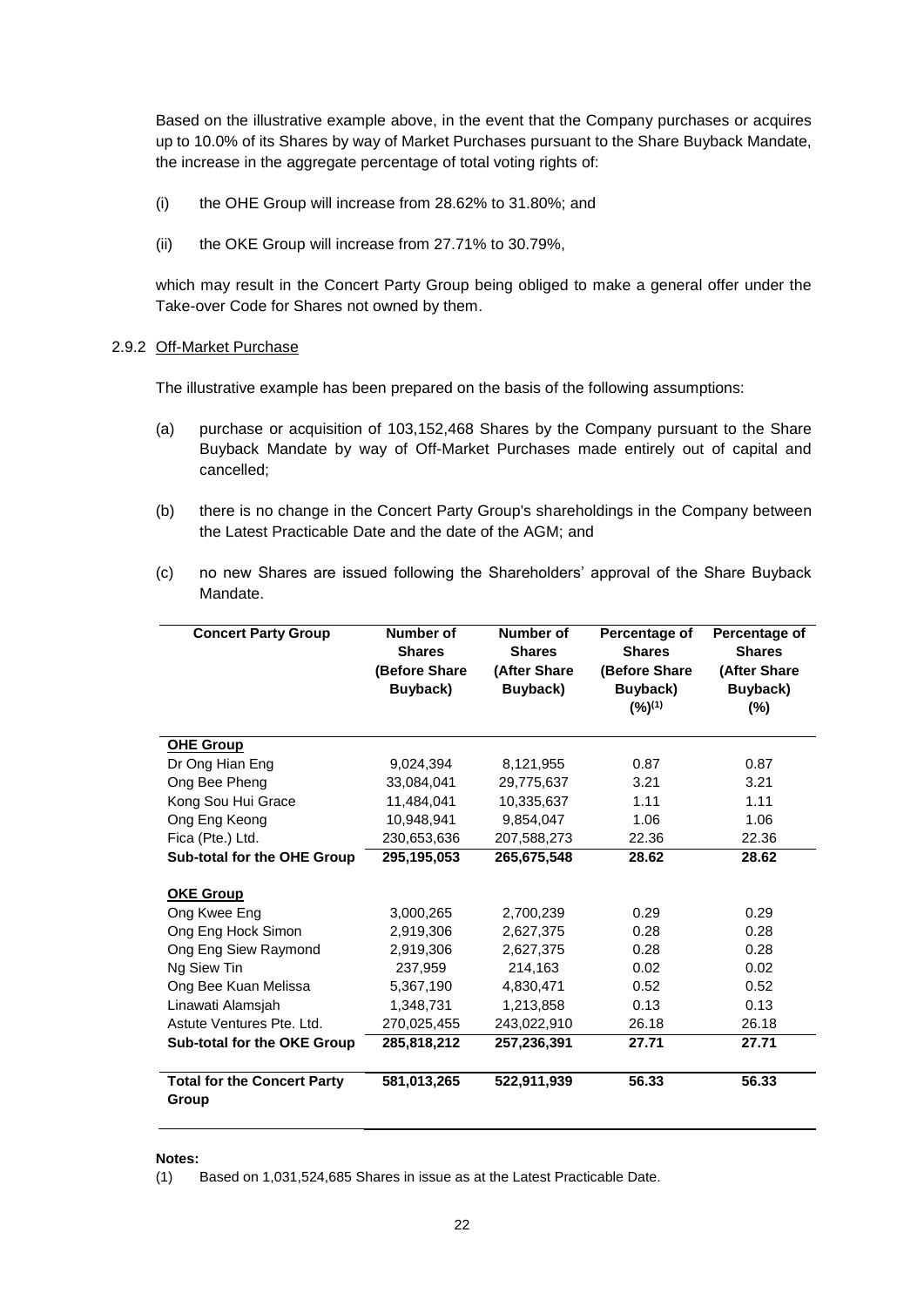(2) Based on 928,372,217 Shares after the purchase or acquisition of 103,152,468 Shares by the Company, being 10.0% of the existing issued Shares

Based on the illustrative example above, in the event that the Company purchases or acquires up to 10.0% of its Shares by way of Off-Market Purchases with an equal access scheme pursuant to the Share Buyback Mandate, the aggregate percentage of voting rights of the Concert Party Group will remain the same and the Concert Party Group will continue to own more than 50.0% of the voting rights in the Company.

Accordingly, none of the Concert Party Group would become obliged to make a take-over offer for the Company under Rule 14 of the Take-over Code as a result of the Company purchasing or acquiring Shares by way of Off-Market Purchases pursuant to the Share Buyback Mandate.

Save as disclosed, the Directors confirm that they are not aware of any facts or factors which suggest or imply that any particular person(s) and/or Shareholder(s) are, or may be regarded as, parties acting in concert such that their respective interests in voting shares in the capital of the Company should or ought to be consolidated, and consequences under the Take-over Code would ensue as a result of a purchase or acquisition of Shares by the Company pursuant to the Share Buyback Mandate.

**Shareholders are advised to consult their professional advisers and/or the SIC at the earliest opportunity as to whether an obligation on them to make a mandatory take-over offer would arise by reason of any purchases or acquisitions of Shares by the Company.**

#### 2.10. **Exemptions under the Take-over Code**

The Concert Party Group will be exempted under Appendix 2 to the Take-over Code, from the requirement under Rule 14.1 of the Take-over Code to make a general offer for the Company if the aggregate percentage of voting rights in the Company increases to 30.0% or more as a result of the Company purchasing or acquiring Shares pursuant to the Share Buyback Mandate, subject to the following conditions:

- (a) this Appendix to Shareholders on the resolution to authorise the proposed adoption of the Share Buyback Mandate contains advice to the effect that by voting for the proposed adoption of the Share Buyback Mandate, Shareholders are waiving their right to a general offer at the Required Price from the OHE Group and the OKE Group who, as a result of the company buying back its shares, would increase their respective aggregate voting rights to 30.0% or more, and the names of the Concert Party Group and their voting rights at the time of the resolution and after the Company's purchase or acquisition of Shares pursuant to the Share Buyback Mandate are disclosed in this Appendix;
- (b) the resolution to authorise the proposed adoption of the Share Buyback Mandate is approved by a majority of those Shareholders present and voting at the meeting on a poll who could not become obliged to make an offer as a result of the Company's purchase or acquisition of Shares pursuant to the Share Buyback Mandate;
- (c) the Concert Party Group abstains from voting for and/or recommending Shareholders to vote in favour of the resolution to authorise the proposed adoption of the Share Buyback Mandate;
- (d) within seven (7) days after the passing of the resolution to authorise the proposed adoption of the Share Buyback Mandate, each member of the Concert Party Group who are also Directors submits to the SIC a duly signed form as prescribed by the SIC;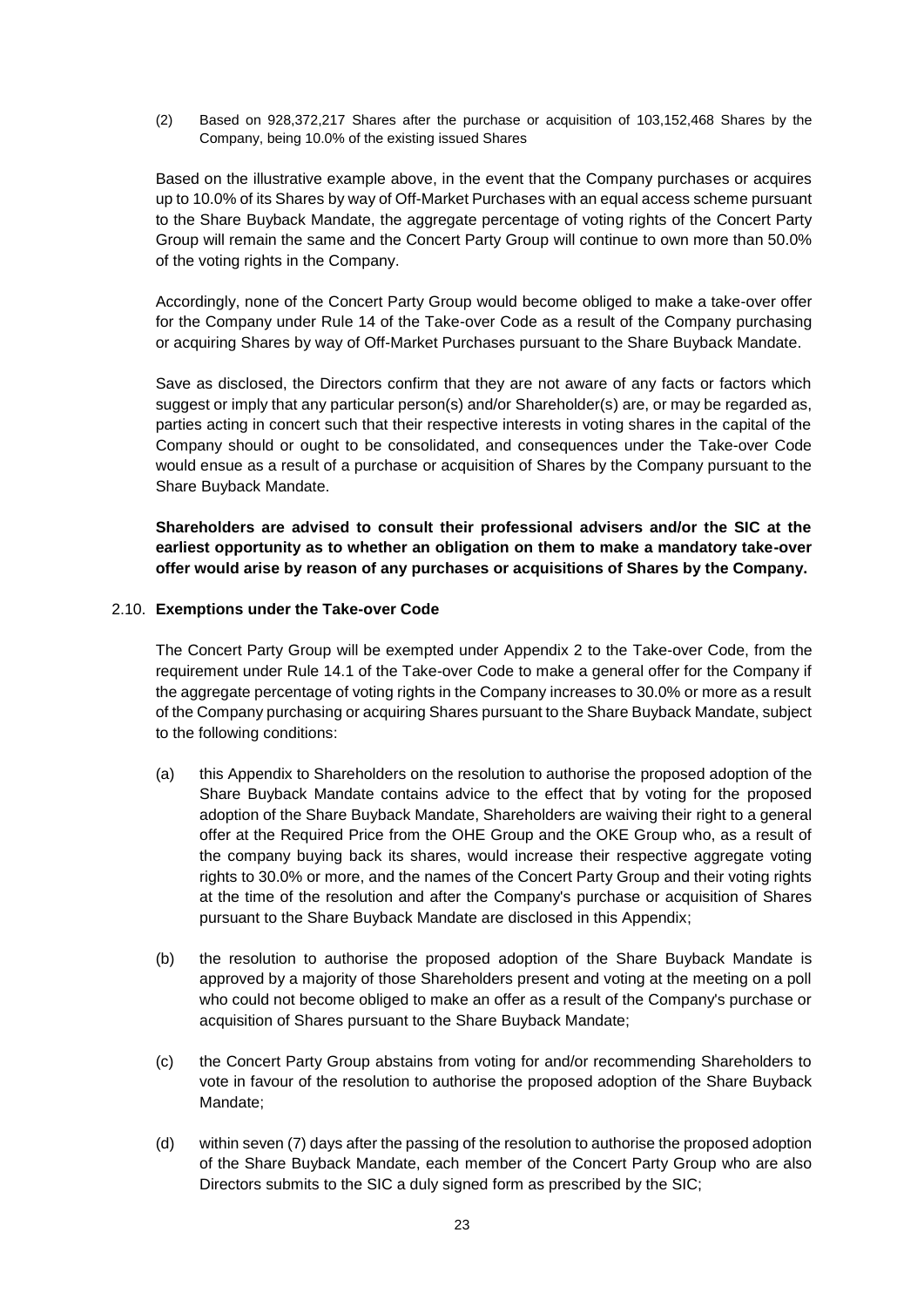- (e) the Concert Party Group not having acquired and not acquiring any Shares between the date on which they know that the announcement of the proposed adoption of the Share Buyback Mandate is imminent and the earlier of:
	- (i) the date on which the authority of the Share Buyback Mandate expires; and
	- (ii) the date on which the Company announces it has bought back such number of Shares as authorised by Shareholders by the Share Buyback Mandate or it has decided to cease buying back its shares, as the case may be,

if such acquisitions, taken together with the Company's purchase or acquisition of Shares pursuant to the Share Buyback Mandate, would cause the aggregate voting rights of the OHE Group and the OKE Group respectively to increase to 30.0% or more; and.

**Shareholders should therefore note that by voting in favour of the ordinary resolution to approve the proposed adoption of the Share Buyback Mandate, they will be waiving their rights to a general offer at the Required Price by the Concert Party Group in the circumstances set out above.**

## 2.11. **Reporting Requirements**

The Directors are, within 30 days of the passing of a Shareholders' resolution to approve the proposed adoption of the Share Buyback Mandate, required to lodge a copy of such resolution with ACRA.

The Catalist Rules specify that a listed company shall report all purchases or acquisitions of its shares to the SGX-ST not later than 9.00 a.m.:

- (a) in the case of a Market Purchase, on the Market Day following the day of purchase or acquisition of any of its shares; and
- (b) in the case of an Off-Market Purchase under an equal access scheme, on the second Market Day after the close of acceptances of the offer.

Such announcement (which must be in the form of Appendix 8D to the Catalist Rules) must include, *inter alia*, details of the date of the purchase, the total number of Shares purchased, the number of Shares cancelled, the number of Shares held as Treasury Shares, the price paid per Share or the highest and lowest prices paid for such Shares (as applicable), the total consideration (including stamp duties and clearing charges) paid or payable for the Shares, the number of Shares purchased or acquired as at the date of the announcement (on a cumulative basis), the number of issued Shares excluding Treasury Shares and the number of Treasury Shares held after the purchase.

The Directors are, within 30 days of the purchase or acquisition of Shares on Catalist, required to lodge with ACRA the notice of purchase or acquisition of the Shares in the prescribed form containing particulars including the date of the purchase or acquisition, the number of Shares purchased or acquired, the number of Shares cancelled, the number of Shares held as Treasury Shares, the issued share capital of the Company before and after the purchase or acquisition, the amount of consideration paid by the Company for the purchase or acquisition of the Shares, and whether the Shares were purchased or acquired out of the profits or the capital of the Company.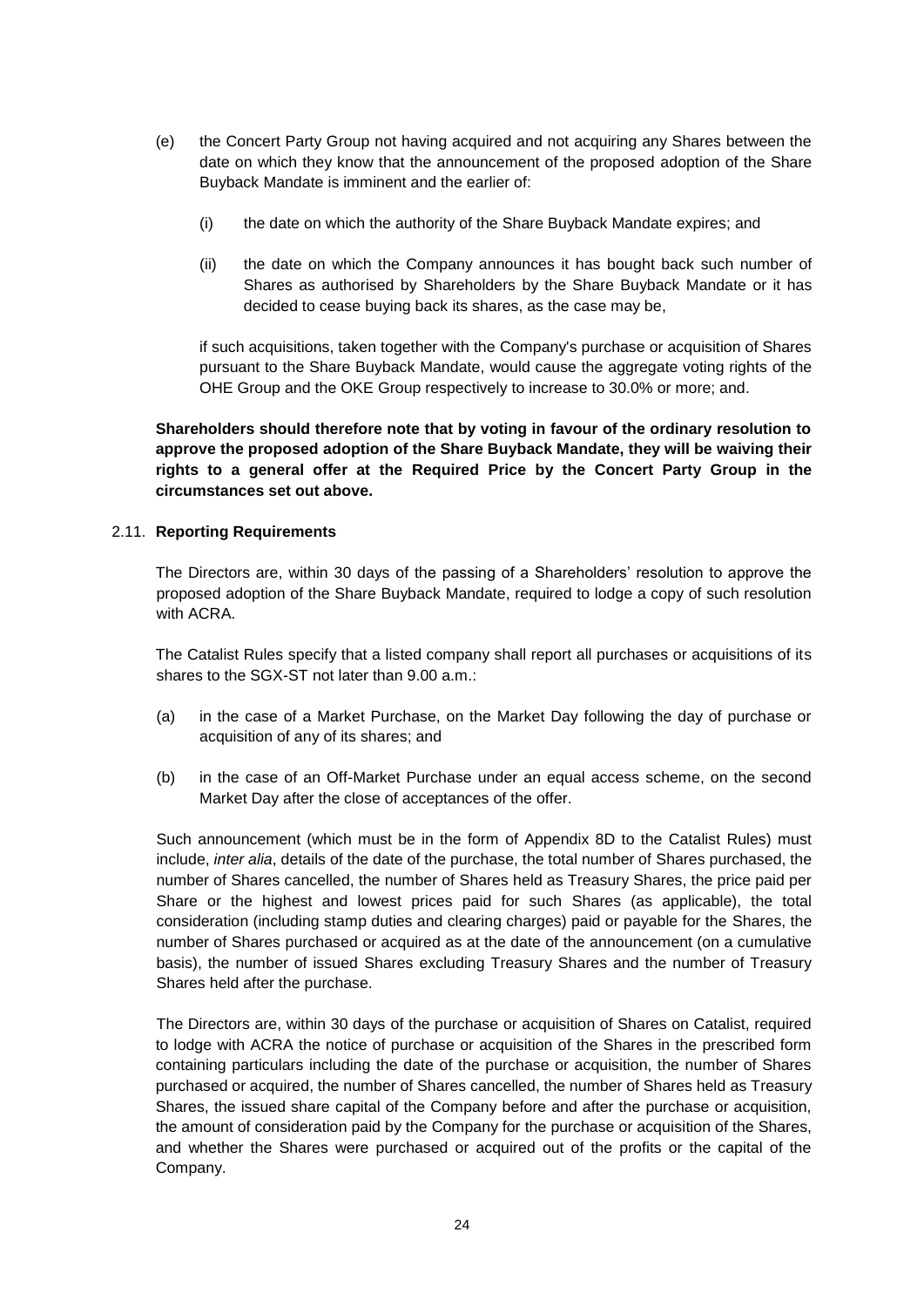## 2.12. **Listing Rules**

The Catalist Rules restrict a listed company from purchasing or acquiring its shares by way of Market Purchases at a price per share which is more than 5.0% above the Average Closing Price. The Maximum Price for a Share in relation to Market Purchases by the Company, referred to in Paragraph 2.3.4 complies with this restriction.

While the Catalist Rules do not expressly prohibit any purchase or acquisition of shares by a listed company during any particular time or times, because the listed company would be regarded as an "insider" in relation to any proposed purchase or acquisition of its issued shares, the Company will not undertake any purchase or acquisition of Shares pursuant to the Share Buyback Mandate at any time after a price sensitive development has occurred or has been the subject of a decision until the price sensitive information has been publicly announced. In particular, in observing the best practices recommended in the Catalist Rules on securities dealings, the Company will not purchase or acquire any Shares through Market Purchases during the period of one (1) month immediately preceding the announcement of the Company's halfyearly and full-year results, as the case may be, and ending on the date of announcement of the relevant results, and the period of two (2) weeks before the announcement of the first quarter, second quarter and third quarter results.

## 2.13. **Listing Status of the Shares on the SGX-ST**

The Company does not have any individual shareholding limit or foreign shareholding limit. However, Rule 723 of the Catalist Rules requires a listed company to ensure that at least 10.0% of the total number of its issued Shares (excluding preference shares, convertible equity securities and Treasury Shares) in a class that is listed on Catalist, is held is at all times held by the public. The "public", as defined in the Catalist Rules, refers to persons other than:

- (a) directors, chief executive officer, substantial shareholders, or controlling shareholders of the issuer or its subsidiary companies; and
- (b) associates of the persons in Paragraph 2.13(a) above.

As at the Latest Practicable Date, approximately approximately 308,140,708 issued Shares were held by the public, representing approximately 29.87% of the total number of issued Shares.

**For illustrative purposes only**, assuming that the Company purchases or acquires the maximum of 103,152,468 Shares, being 10.0% of its issued Shares at the Latest Practicable Date from the public by way of a Market Purchase, the resultant number of Shares held by the public after the purchase or acquisition of such Shares would be approximately 277,326,637 Shares, representing approximately 29.87% of the remaining issued Shares.

Accordingly, the Company is of the view that there is a sufficient number of issued Shares held by the public which would permit the Company to undertake purchases or acquisitions of its issued Shares up to the full 10.0% limit pursuant to the Share Buyback Mandate without affecting the listing status of the Shares on Catalist, and that the remaining number of Shares held by the public will not fall to such a level as to cause market illiquidity or adversely affect the orderly trading of the Shares.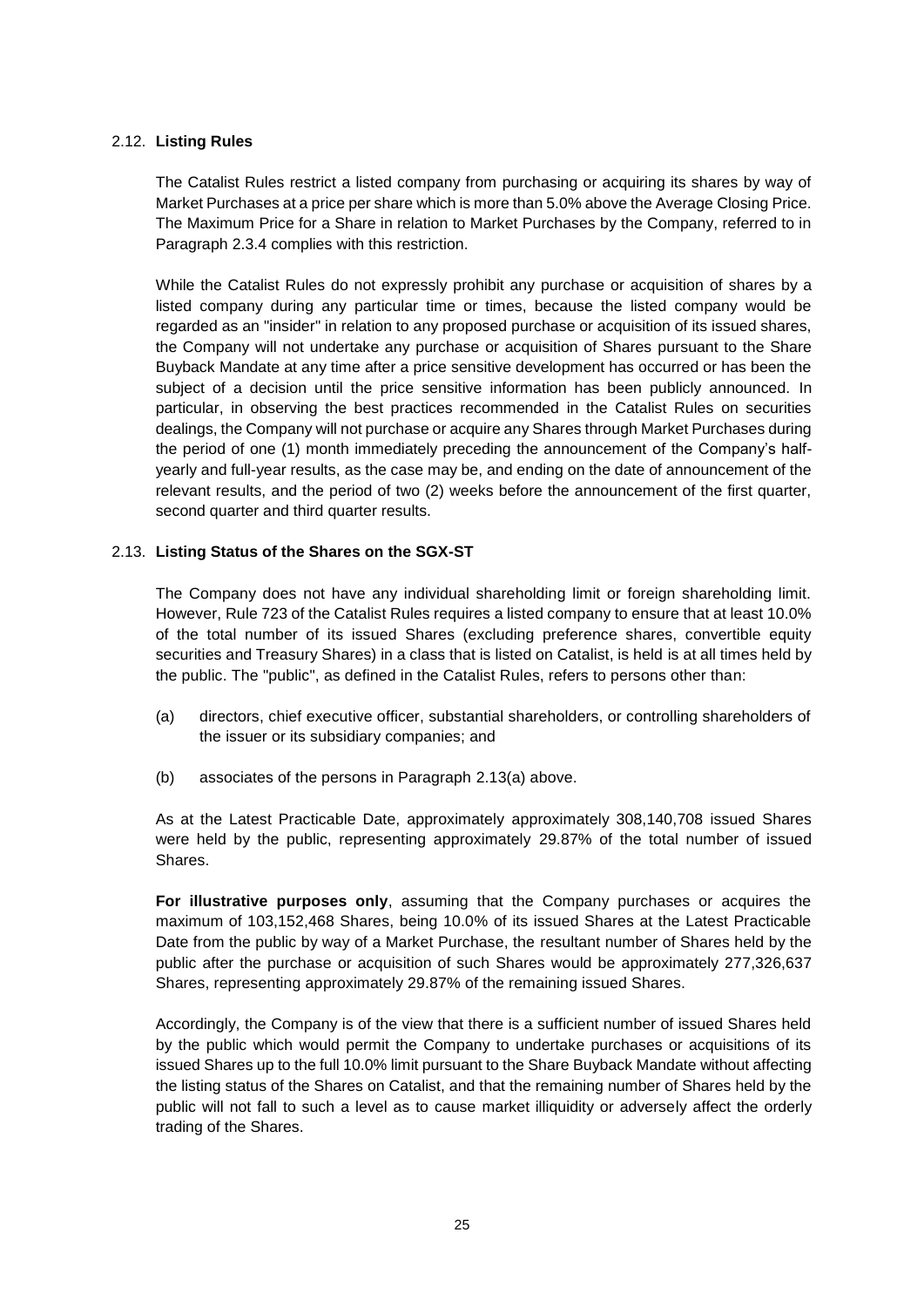#### 2.14. **Previous Share Buybacks**

The Company has not entered into transactions to purchase or acquire any Shares during the 12 months immediately preceding the Latest Practicable Date.

#### 2.15. **Tax Implications**

Shareholders who are in doubt as to their respective tax positions or any tax implications of the Share Buyback Mandate, or who may be subject to tax in a jurisdiction outside Singapore, should consult their own professional advisers.

## **3. INTERESTS OF DIRECTORS AND/OR SUBSTANTIAL SHAREHOLDERS**

The interests of the Directors and Substantial Shareholders of the Company as at the Latest Practicable Date, as recorded in the Register of Directors' Shareholdings and the Register of Substantial Shareholders maintained under the provisions of the Companies Act, are as follows:

|                                                        |                            | <b>Direct Interest</b>                        | <b>Deemed Interest</b>     |                                                      |
|--------------------------------------------------------|----------------------------|-----------------------------------------------|----------------------------|------------------------------------------------------|
|                                                        | Number of<br><b>Shares</b> | Percentage<br>of Shares<br>(%) <sup>(1)</sup> | Number of<br><b>Shares</b> | <b>Percentage</b><br>of Shares<br>(%) <sup>(1)</sup> |
| <b>Directors</b>                                       |                            |                                               |                            |                                                      |
| Hong Pian Tee <sup>(8)</sup>                           | 2,099,850                  | 0.20                                          | 562,500                    | 0.05                                                 |
| Dr. Ong Hian Eng ("OHE") <sup>(2)(3)(4)</sup>          | 9,024,394                  | 0.87                                          | 242,137,677                | 23.47                                                |
| Ong Eng Hock Simon <sup>(4)</sup>                      | 2,919,306                  | 0.28                                          |                            |                                                      |
| Ong Eng Siew Raymond <sup>(4)(6)</sup>                 | 2,919,306                  | 0.28                                          | 1,348,731                  | 0.13                                                 |
| Ong Bee Pheng                                          | 33,084,041                 | 3.21                                          |                            |                                                      |
| Francis Lee Fook Wah                                   | 200,000                    | 0.02                                          |                            |                                                      |
| Goh Yeow Tin                                           |                            |                                               |                            |                                                      |
| <b>Substantial Shareholders (other than Directors)</b> |                            |                                               |                            |                                                      |
| Astute Ventures Pte. Ltd.                              | 270,025,455                | 26.18                                         |                            |                                                      |
| $("Astitute Ventures")(5)(7)$                          |                            |                                               |                            |                                                      |
| FICA (Pte.) Ltd. ("FICA") $(2)$                        | 230,653,636                | 22.36                                         |                            |                                                      |
| Ong Bee Kuan Melissa <sup>(4)(5)</sup>                 | 5,367,190                  | 0.52                                          | 270,025,455                | 26.18                                                |
| Luo Yong                                               | 62,277,900                 | 6.04                                          |                            |                                                      |

#### **Notes:**

- (1) Based on 1,031,524,685 Shares in issue as at the Latest Practicable Date.
- (2) FICA is controlled by OHE and he is therefore deemed to be interested in the 230,653,636 Shares held by FICA.
- (3) OHE is also deemed to be interested in the 11,484,041 Shares held by his spouse, Kong Sou Hui Grace.
- (4) OHE, Ong Eng Hock Simon, Ong Eng Siew Raymond and Ong Bee Kuan Melissa are relatives.
- (5) Ong Bee Kuan Melissa is a director of, and is entitled to exercise not less than 20.0% of the votes attached to the voting shares in the share capital of Astute Ventures. As such, she is deemed to be interested in the 270,025,455 Shares held by Astute Ventures.
- (6) Ong Eng Siew Raymond is also deemed to be interested in the 1,348,731 Shares held by his spouse, Linawati Alamsjah.
- (7) OKE, OKE's spouse Ng Siew Tin, Ong Eng Hock Simon, Ong Eng Siew Raymond, Ong Bee Kuan Melissa, Nicole Ong Yu Yan and Marc Ong Tong Leong are the shareholders of Astute Ventures.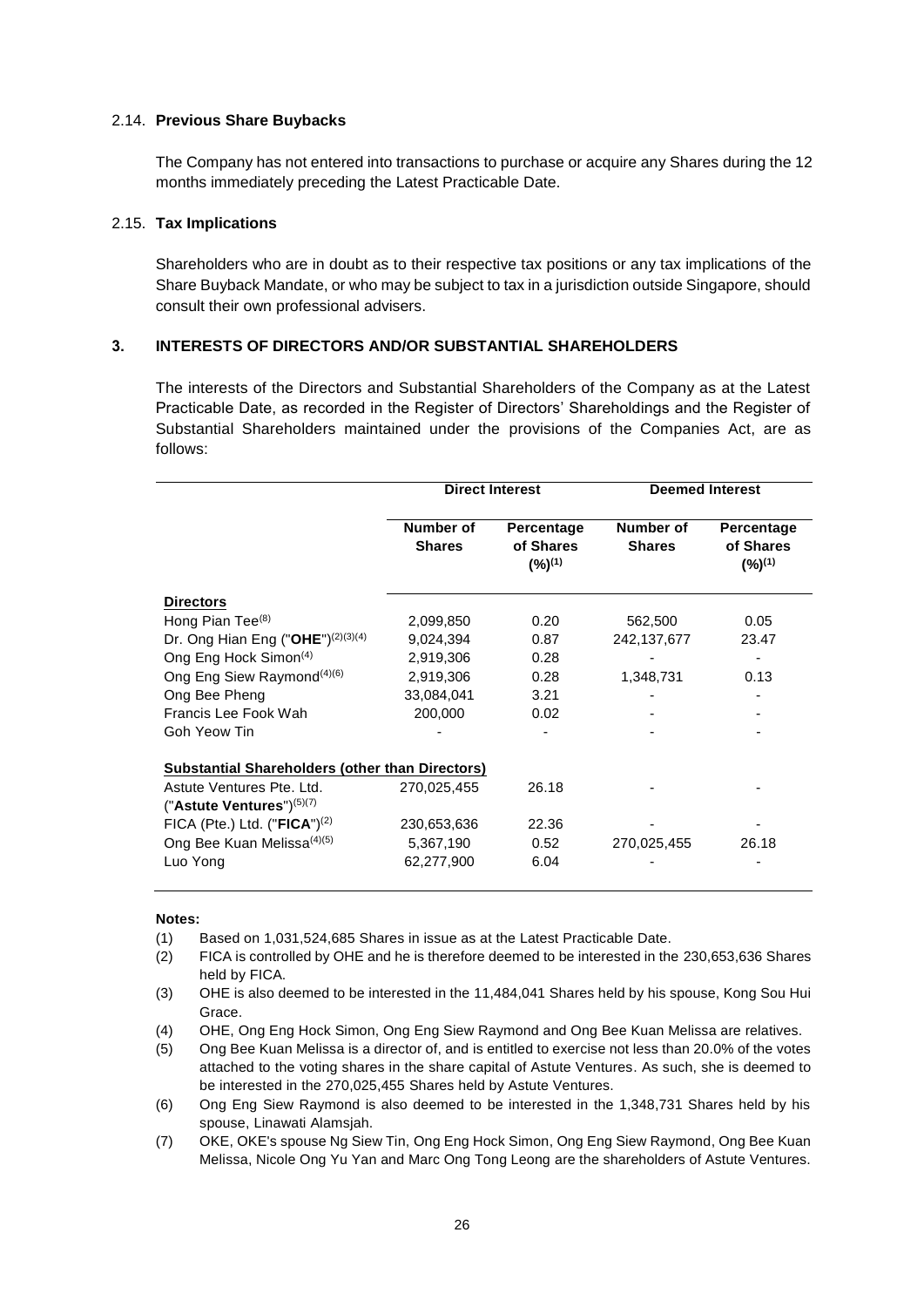(8) Hong Pian Tee is deemed to be interested in the 562,500 Shares held by his nominee, DBS Private Bank.

## **4. DIRECTORS' RECOMMENDATION**

The Directors (save for Dr. Ong Hian Eng, Ong Eng Hock Simon, Ong Eng Siew Raymond and Ong Bee Pheng who are members of the Concert Party Group and have accordingly abstained from making any voting recommendations to Shareholders) are of the opinion that the proposed adoption of the Share Buyback Mandate is in the best interests of the Company and accordingly recommend that Shareholders vote in favour of the ordinary resolution relating to the proposed adoption of the Share Buyback Mandate as set out in the Notice of AGM.

## **5. APPROVAL AND RESOLUTION**

Shareholders' approval for the proposed adoption of the Share Buyback Mandate will be sought at the AGM. The resolution relating to the proposed adoption of the Share Buyback Mandate is contained in the Notice of AGM as Resolution 8.

## **6. ABSTENTION FROM VOTING**

Each of the Concert Party Group will abstain from voting at the AGM in respect of the resolution relating to the proposed adoption of the Share Buyback Mandate in view of Note 3(iii) of Appendix 2 to the Take-over Code, and will not accept nominations as proxy or otherwise for voting at the AGM in respect of the said ordinary resolution.

## **7. ACTION TO BE TAKEN BY SHAREHOLDERS**

## 7.1. **Appointment of Proxies**

Shareholders who are unable to attend the AGM and wish to appoint proxies to attend and vote at the AGM on their behalf will find attached to this Appendix, a proxy form which they are requested to complete, sign and return in accordance with the instructions printed thereon as soon as possible and in any event so as to arrive at the registered office of the Company not less than 48 hours before the time fixed for the AGM. The completion and lodgement of the proxy form by a Shareholder does not preclude him from attending and voting in person at the AGM if he finds that he is able to do so.

## 7.2. **Depositors**

A Depositor will not be regarded as a member of the Company entitled to attend the AGM and to speak and vote thereat unless his name appears on the Depository Register as at 72 hours before the AGM.

## **8. DIRECTORS' RESPONSIBILITY STATEMENT**

The Directors collectively and individually accept full responsibility for the accuracy of the information given in this Appendix and confirm after making all reasonable enquiries , that to the best of their knowledge and belief, this Appendix constitutes full and true disclosure of all material facts about the proposed adoption of the Share Buyback Mandate, the Company and its subsidiaries, and the Directors are not aware of any facts the omission of which would make any statement in this Appendix misleading. Where information in this Appendix has been extracted from published or otherwise publicly available sources or obtained from a named source, the sole responsibility of the Directors has been to ensure that such